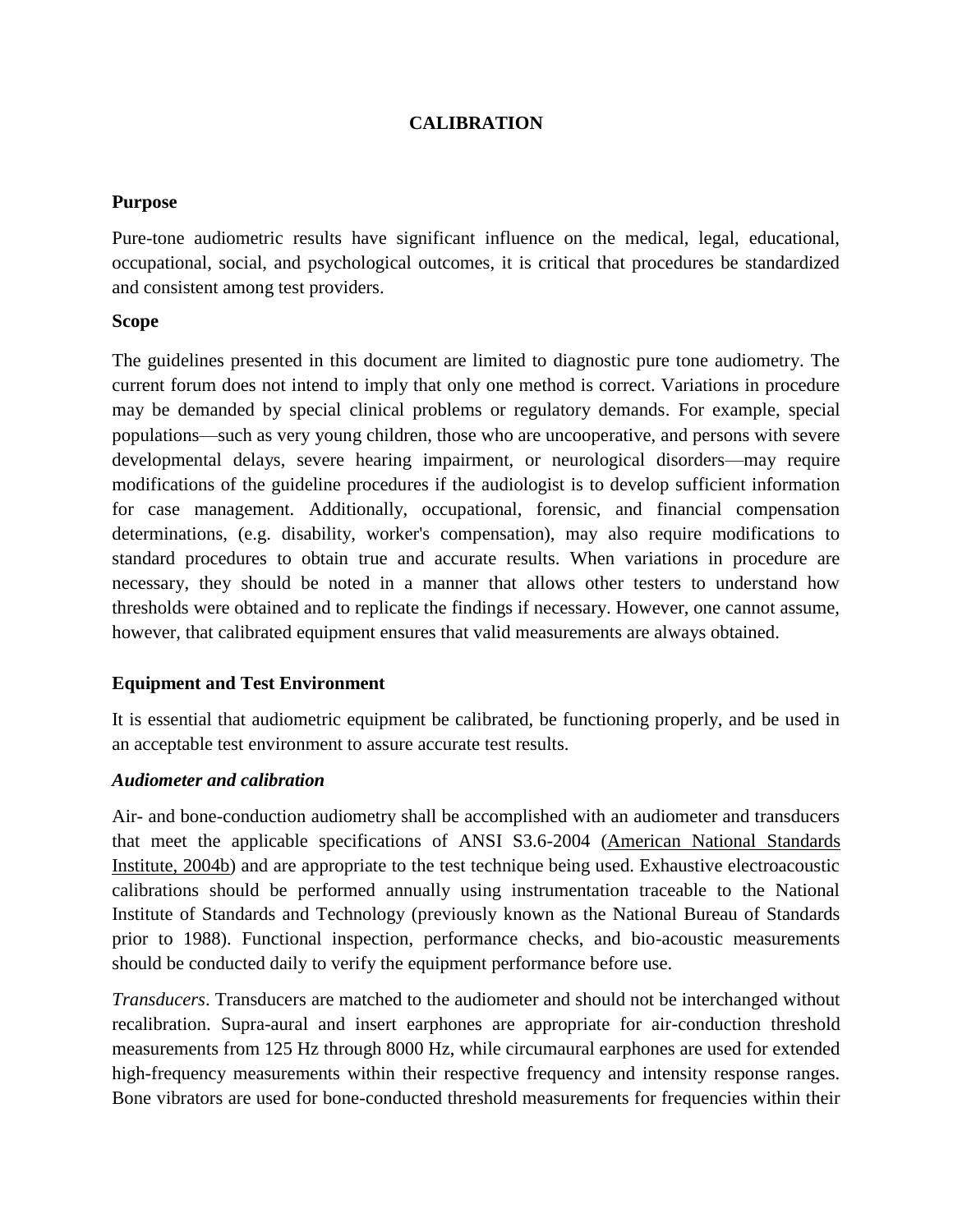respected frequency response range and must meet the specification of *Mechanical Coupler for Measurement of Bone Vibrators* (ANSI S3.13-1987; American National [Standards](http://www.asha.org/policy/GL2005-00014/#r1) Institute, [2002\)](http://www.asha.org/policy/GL2005-00014/#r1).

## *Test environment*

The test environment shall meet at all times the specifications detailed in*Maximum Permissible Ambient Noise Levels for Audiometric Test Rooms* (ANSI S3.1-1999[;American](http://www.asha.org/policy/GL2005-00014/#r2) National [Standards](http://www.asha.org/policy/GL2005-00014/#r2) Institute, 2003). Confirmation of an acceptable test environment shall be documented at least annually.

The test room and audiologist work area should provide for proper control of temperature, air exchange, and humidity. In the interest of safety, sound-isolated areas must be provided with either or both visual and auditory warning systems.

To conclude, the ambient noise should be as per ANSI (1999) specification and in any case should not exceed 35 dB(A as recommended by BSA (2011). If it is higher than this then it is recommended that audiometry should not proceed.

# **BIOLOGIC CALIBRATION**

**Purpose:** To obtain consistent responses in the clinic over a period of time

To ensure appropriate diagnosis

**Subject:** normal hearing without any ontological problems

## **Frequency (no of times) of calibration:**

- Once daily when the first switch is on
- If the patient load is more than 20 patients during the morning and afternoon session, biologic calibration in each session
- When transducer falls down
- When inconsistent responses noted between patients, and or not correlating with results

# **Frequency considered for calibration:**

 $\bullet$  500-4000 Hz

## **Placement of BC:**

• Mastoid placement (follow standard placement and method)

## **Reference:**

- Average value obtained on 5 normal hearing subjects without other otological symptoms. This reference value to be checked every 6 months
- $\bullet$  >  $\pm$ 5dB with reference (need to add correction factor)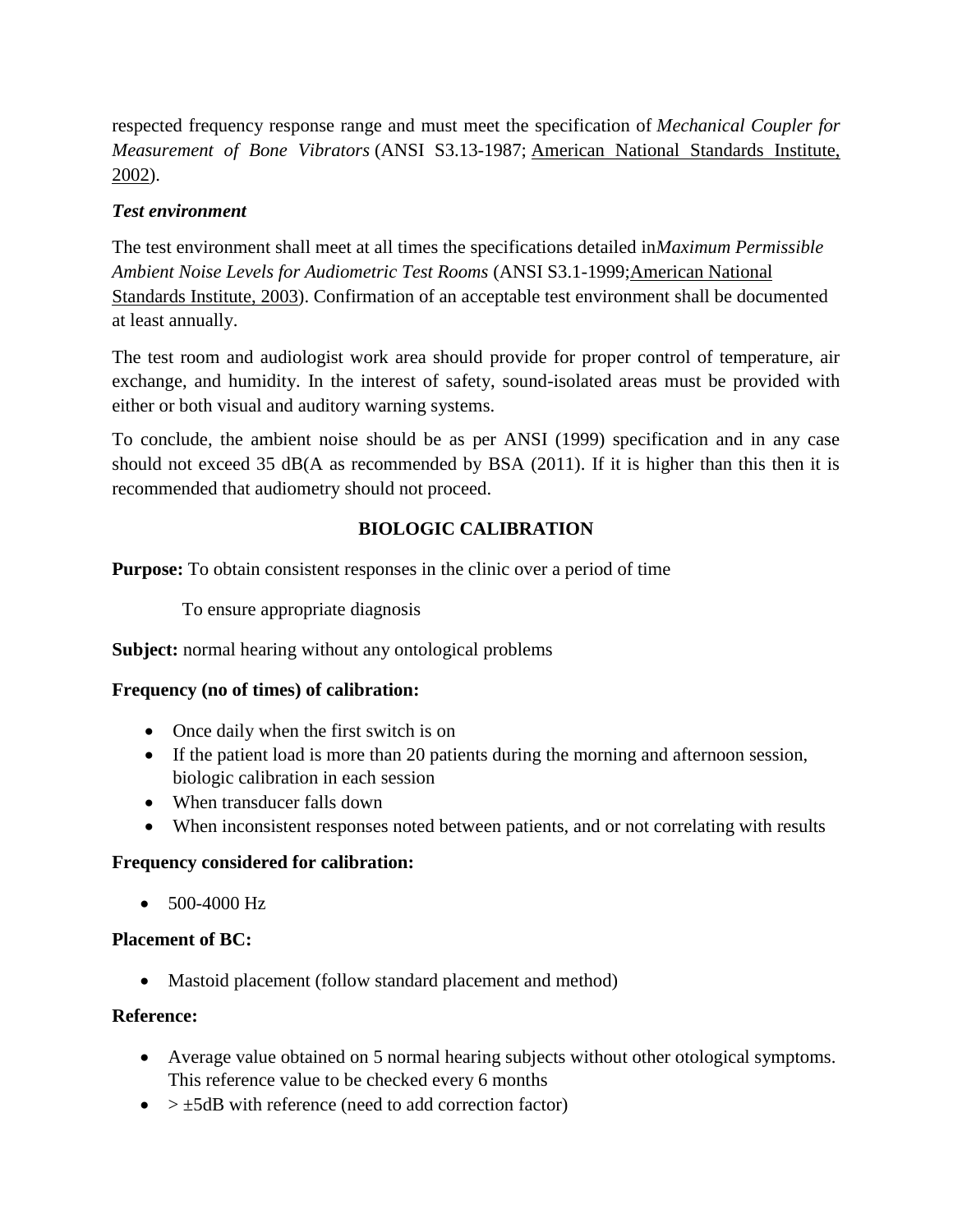$\bullet$  If  $> 20$ dB, should be sent for objective calibration

# **OBJECTIVE EVALUATION**

**Purpose:** same purpose as biologic calibration

**When to perform:**  $> 20$  dB between three successive subjective calibration

**Instruments:** artificial mastoid, SLM, cables/transducers

**Standards:** ANSI (1996) (1989)

## **Personnel involved in calibration:**

- Biomedical engineers
- Audiologists

# **Frequency (no of times) calibration:**

- Annual
- If patient load is  $> 100$  more than month bi-annually
- Interchange/ new transducers

# **SOUNDFIELD CALIBRATION**

## **Procedure:**

- 1. Switch of audiometer
- 2. Select sound field
- 3. Prepare SLM, place it middle of 2 speakers at a distance of 1 meter, at  $45$
- 4. SLM at ear level mounted on tripod
- 5. Mic: free-field microphone
- 6. Continuous/interrupt "on", lowest frequency at 70 dBHL
- 7. Match the SPL value on SLM
- 8. Same procedures for all the equipment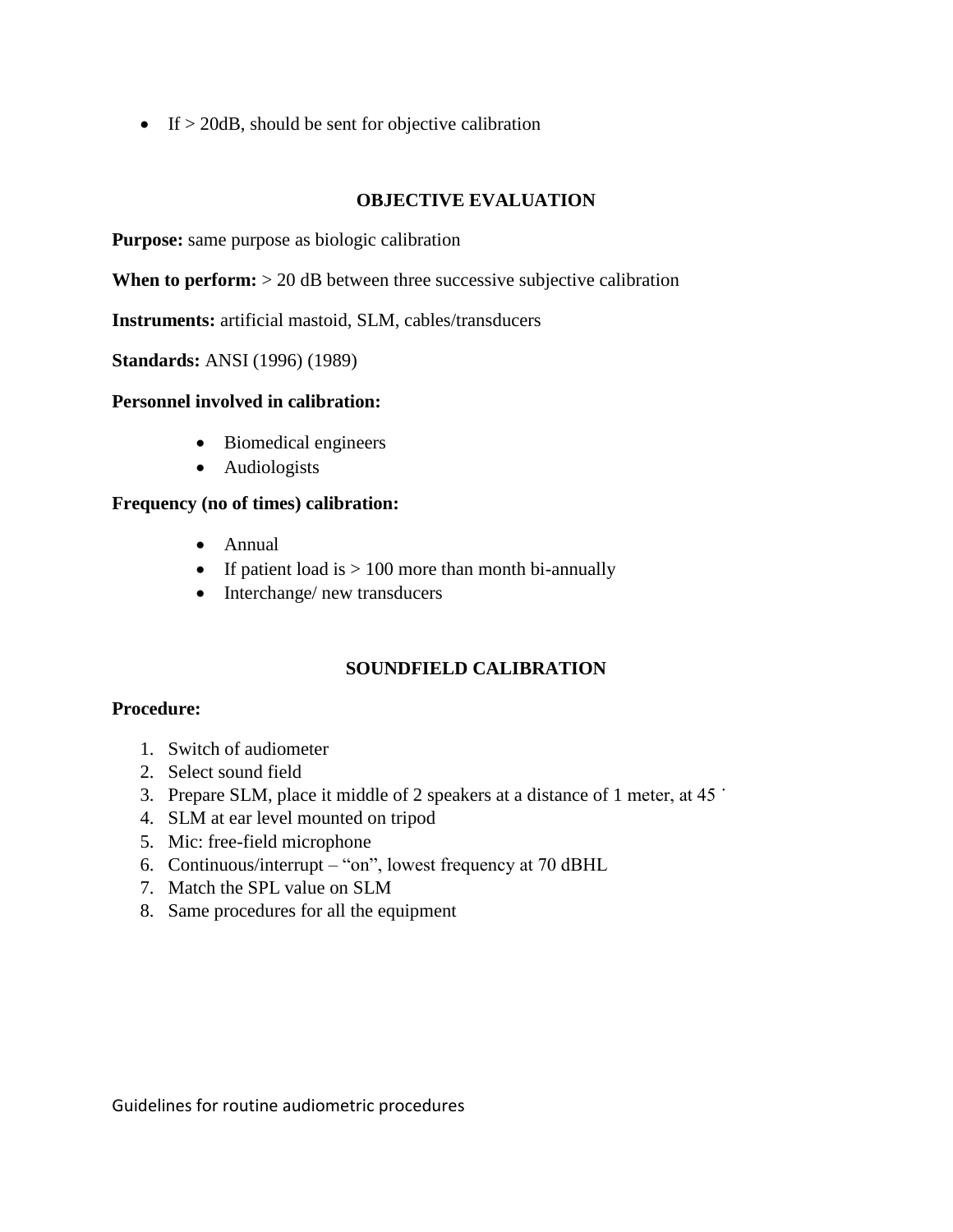Preamble: With the emergence of various academic training institutes across the country and many young professionals willing to take up private practice as an option of carrier choice, there is need for coming up with common guidelines that are practiced in doing basic audiometric procedures. This will enable us to address and handle many legal, ethical issues that are practiced in India. India, being multicultural, different social demands from western countries and with wide socio economic groups, there is need to develop guidelines that are apt for our country. In making this possible, a workshop was conducted at Department of Speech and Hearing, Manipal University, Manipal on 4-7 December, 2015. 30 professionals participated from academic and clinical institutions. The professionals deliberated using focus group discussion methodology and came out with the consensus of the following guidelines that would be apt for our country. The expressed guidelines are limited to the experience and knowledge of the participants. However, to have wider acceptability, your input on this can further facilitate in modifying the document to getter wider acceptability and implemented across India.

## 1.1 Standard audiometric procedure to carryout

## 1.2 Preparation of subject

Prior to doing hearing evaluation, following steps are recommended to be followed and findings/observations of these need to be recorded in the clinical records.

## 1.2.1 Ear examination

Prior to hearing evaluation, audiologist has to perform the ear examination. In case of referral cases information given by the concerned medical doctor can be considered, but should do ear examination to confirm the findings.

1.2.1.1 Otoscopic examination (video/direct) should be performed on each patient 1.2.1.2 Any wax/foreign body which can affect test results, refer to ENT/Medical professionals for otologic management

1.2.1.3 Comment of findings need to reflect in the report/case file.

1.2.1.4 External ear anomalies can be subjected for evaluations with appropriate modifications in transducers/placement of transducer based on the extent of anomalies.

## 1.2.2 Instruction

After the ear examination and case history taken, the audiologist should give appropriate instructions to elicit good and reliable results. In medico-legal cases it is recommended to take informed consent that he/she has understood the instructions and is informed about the test procedure. Attached template (annexure 1) can be used. This informed consent should be filed in the case file.

- 1.2.2.1 Language/culture specific instructions
- 1.2.2.2 References of ASHA can be taken and translated
- 1.2.2.3 Instructions to be given prior to testing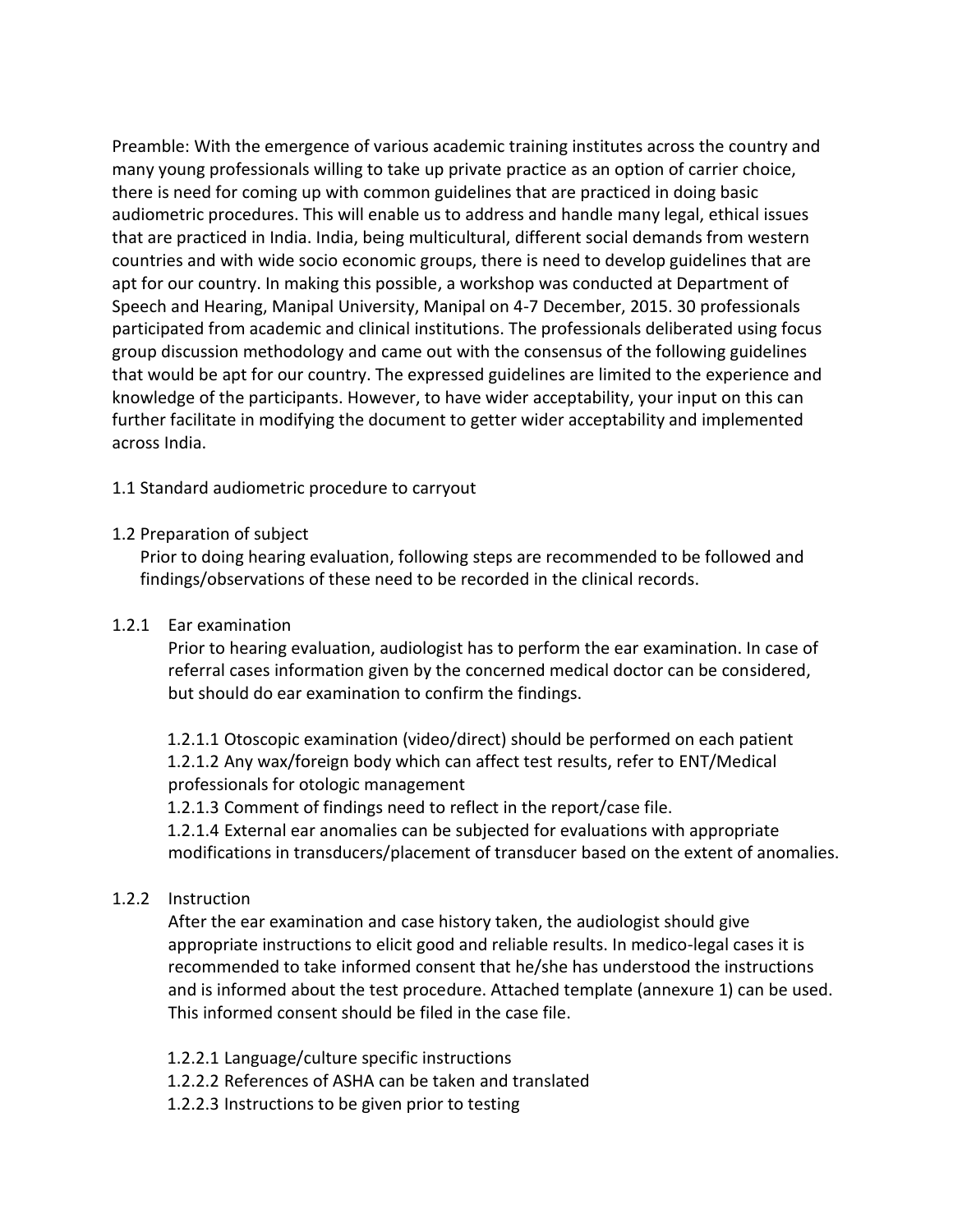1.2.2.4 Written instruction can complement verbal instruction

1.2.2.5 Patient should be clearly instructed on safety, outcome of the procedure

1.2.2.6 s routine signature can be obtained on understanding of instructions mandated in medico-legal cases

1.2.2.7 Modify instruction in difficult to test population and pediatric population

# 1.2.3 Threshold determination method

In the literature there are many threshold estimation method are described. Following threshold estimation method is recommended.

1.2.3.1 First five trials for familiarization at anticipated supra-threshold level

1.2.3.2 Preferably use ascending/descending method

1.2.3.3 Initial presentation level – normal (30dB), Hearing loss (50 dB)

Test frequency – octave (250-8kHz), Mid octaves will be tested if threshold difference exceeds more than 20 between two octaves.

1.2.3.4

1.2.3.5 Sequence of testing: Usually 1kHz, 2kHz, 4kHz, 8kHz,500 Hz,250 Hz (cross check at 1kHz, if the difference is more than 10dB recheck all the frequencies

1.2.3.6 Pediatric: session should be divided from (500-4kHz, <5 years of age) and all the frequencies for children >5 years of age. Overall Begin at 500Hz, if no response, shift to 250 Hz. In many children with congenital hearing loss, very low frequencies may be better preserved.

1.2.3.7

1.2.3.8 Response: conditioned responses

1.2.3.9 Stimulus used: tinnitus – pulse; Pediatric – warble/FM; Adult – pure tone

# 1.2.4 Plotting of Audiogram

Recommended symbols used for plotting audiogram are given in Annexure 2a and recommended audiogram is given in Annexure 2b. Universal code of red for right ear and blue for left ear is adopted. Plotting audiogram in these colours is not essential. Right ear, Rt Ear, RE or the recommended representation/abbreviations to be used for right ear and Left Ear, Lt Ear, LE for the left ear.

1.2.4.1 Care should be taken to mark appropriately. For example, the BC plot should be done next to the line and not on the line.

1.2.4.2

1.2.5 Audiogram interpretation

1.2.5.1 Pure Tone Average: Four-frequency average value of hearing loss (500, 1000, 2000 and 4000 Hz (Ministry of Social Justice and Empowerment, 2001). 1.2.5.2 If at any frequency no response is obtained due to the severity of the loss, this reading shall be given a value of maximum audiometric limit at that particular frequency.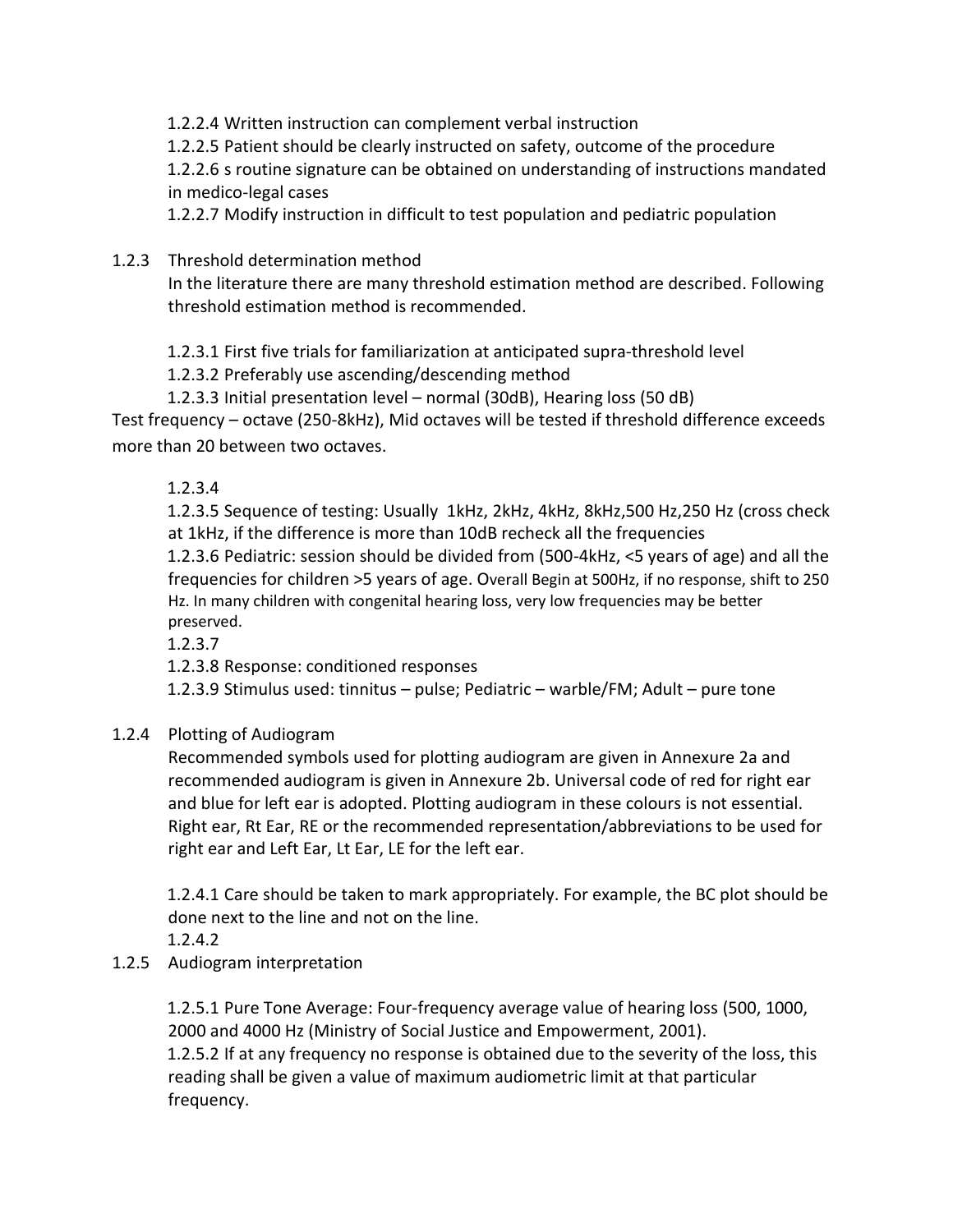1.2.5.3 Any hearing threshold level lower (better) than 0 dB HL shall be given the value 0 dB HL.

1.2.5.4 Averages do not imply any particular configuration of hearing loss and do not exclude additional terms (e.g. high-frequency hearing loss) being used.

1.2.5.5 To be reported as: Average hearing threshold levels (….dB HL) in …..Ear.

1.2.5.6 Classification of degree of hearing loss: Normal Hearing: till 15 dB HL; Slight/Minimal loss: 16-25 dB HL; Mild hearing loss 26-40 dB HL; Moderate hearing loss 41-55 dB HL; Moderately Severe loss 56-70 dB HL; Severe hearing loss 71-90 dB HL; Profound hearing loss In excess of 90 dB HL.

# 1.2.6 Sample Audiogram report

A sample audiogram report is given if you are using single audiogram in Annexure 3a and two audiograms in Annexure 3b.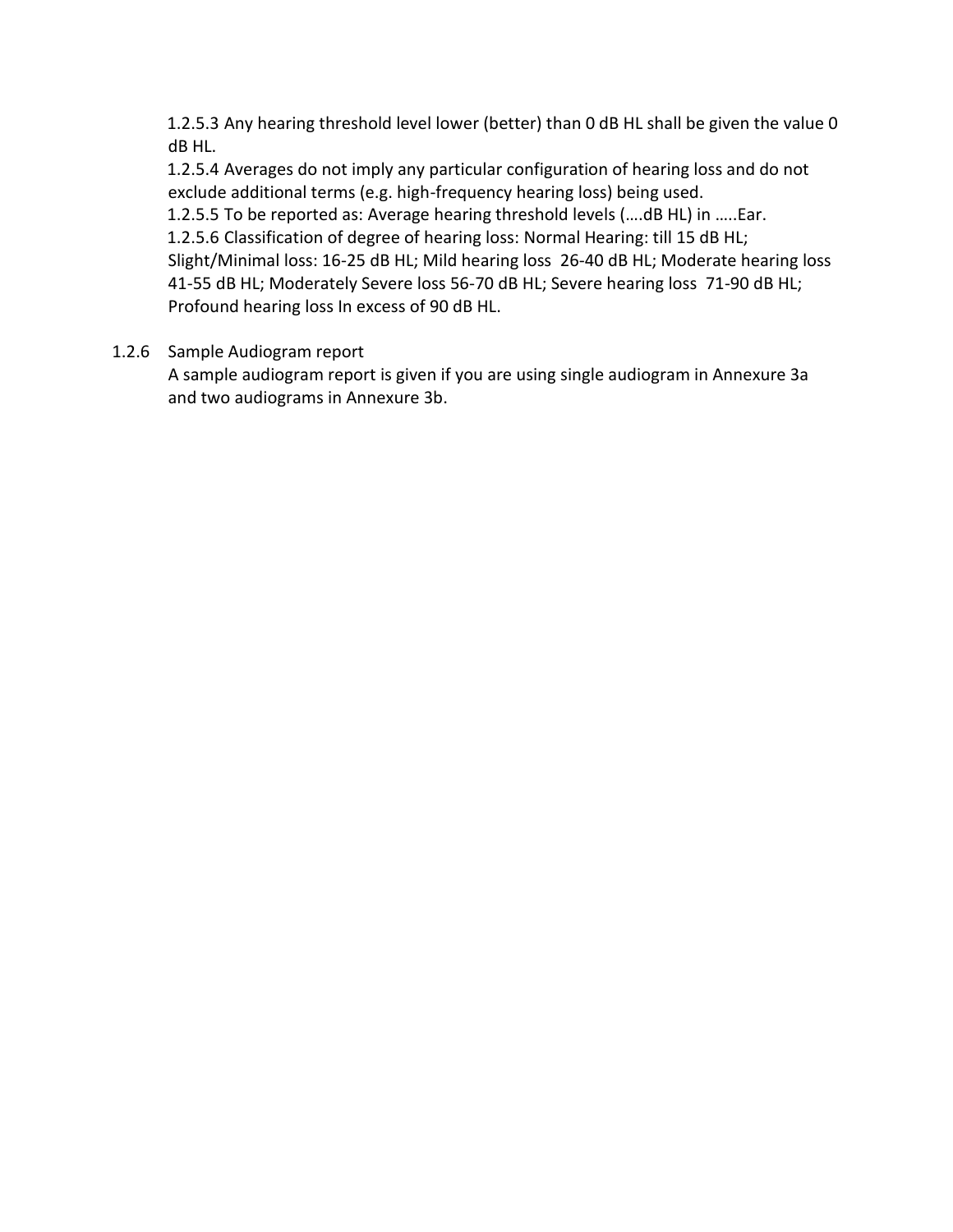#### **SPEECH AUDIOMETRY**

**Purpose of Guidelines**

**Scope**

**Purpose of Speech Audiometry**

**Set - Up** 

- *Test environment*
- *Test room*
- *Test equipment*
- *Mode of presentation*
- *Basic Instruction*

**Tests to be performed in adults** 

- *Speech Recognition Threshold (SRT)*
- *Word Recognition Score (WRS)*
- *Speech Detection Threshold (SDT)*
- *MCL for speech*
- *UCL for speech*
- *Dynamic Range*

**Speech Assessment in Difficult to Test Population**

#### **Purpose of Guideline**

The purpose of this guideline is to recommend a simple and rapid procedure for speech audiometry, to define common terminology and its usability in a variety of clinical circumstances for adults. However,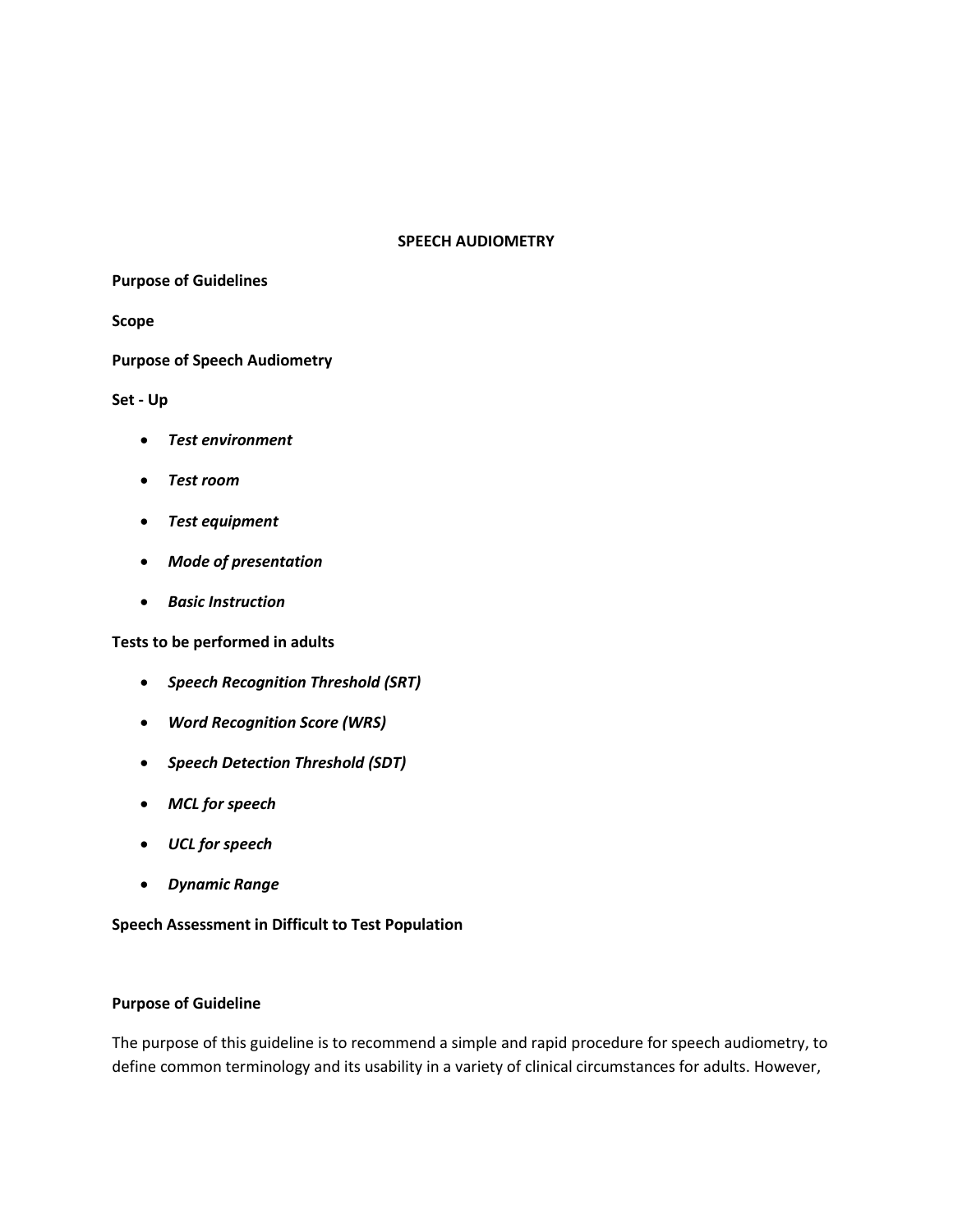certain individuals such as mentally disabled, uncooperative, or neurologically disabled individuals may require modification of the procedure.

#### **Scope**

Speech audiometry is the procedure used in the assessment of an individual's threshold of hearing for speech.

#### **Purpose of Speech Audiometry**

The basic purpose is to measure the patient's ability to recognize speech stimuli, to validate the Pure Tone Audiometry (PTA) results, to compliment differential diagnosis (retro-cochlear pathology), and to evaluate in difficult to test populations such as non-organic hearing loss, neurological related cases such as stroke or dysarthric patients etc. The purpose is also to give a reasonable estimate in planning rehabilitation, especially in Hearing Aid (HA) evaluations.

#### **Set-up**

- *Test environment:* The test environment shall meet the criteria for background noise in audiometric rooms as specified by the ANSI criteria for Maximum Permissible Ambient Noise during Audiometric Test Rooms (ANSI S3.1-1999).
- **Test room:** All the testing shall be conducted in the double or single sound treated room satisfying ANSI standards.
- *Test equipment*: A duly calibrated clinical diagnostic audiometer satisfying ANSI S3.6- 1969[B1973] is to be used. The transducers used can be a TDH 39 or equivalent / Loudspeakers. If the mode of presentation is through recorded speech, then a CD/DVD Player/PC/Laptop is required.
- *Mode of Presentation:*Either a recorded or monitored live voice technique can be used. Each mode has its own advantages and disadvantages.
	- o *Monitored live voice without lip reading* is the preferred choice as it offers flexibility while testing. The examiner can control his/her voice intensity and to have the speech balanced at 0 dB on VU (volume unit) meter. The disadvantage is that it is impossible to present each spondaic word in the same manner to every client. Though it is more flexible but lip reading may occur.
	- o *Recorded material* can be used if double room setting is not available to conduct speech audiometry. It is an ideal method (more accurate, better control of the intensity of the test items). However, the use of recorded test materials may limit flexibility of the test procedure in terms of selection of test words, rate of presentation and is restricted to clinical setting only.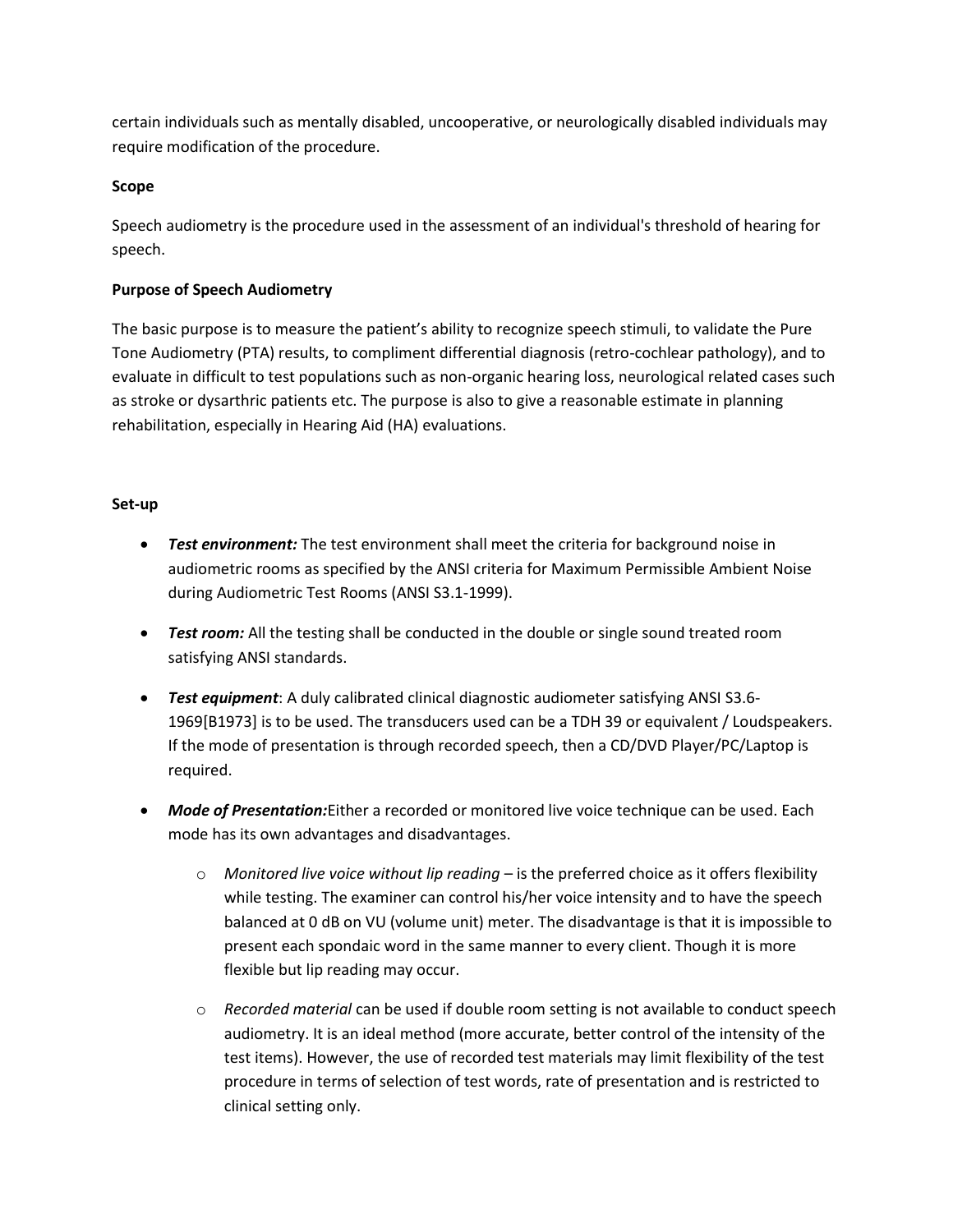- *Basic Instruction:* The specific wording of the instructions must be phrased in the language appropriate to the client.
	- $\circ$  Instruct regarding the nature of the test and specify the clients' mode of response (repeating orally / for those with speech difficulties, the mode of response can be through picture pointing or writing).
	- $\circ$  Instruct to respond even when the stimuli is soft and encourage him/her to guess.
	- $\circ$  Make appropriate changes in the audiometer prior to testing, ensuring that the VU meter is at zero, when spondaic word is presented.
	- o Start the testing in the better ear first.

## **Test Protocol for Adults**

The test that could be performed for adults include Speech Recognition Threshold (SRT), Word Recognition Score (WRS), Uncomfortable Level (UCL) for Speech, Most Comfortable Level for speech\* and the Speech Detection Threshold (SDT)\*. Some of the tests are mandatory and others are optional\* / need based\*.

#### **Speech Recognition Threshold (SRT)**

- *Definition:* The SRT is the minimum hearing level for speech (ANSI S3.6-1988) at which an individual can recognize 50% of the speech material.
- *Purpose:* The purpose of SRT is:
	- o To validate the thresholds obtained through PTA
	- o To serve as a reference point for supra-threshold tests
	- o To ascertain the need for aural (re)-habilitation and monitor its progress
	- o To determine hearing sensitivity in difficult to test population
- *Material*:
	- $\circ$  Spondaic words are the usual and recommended test material for the SRT test. They are 2-syllable words that have equal stress on both syllables.
	- $\circ$  Word familiarization can be done prior to the start of test. This ensures that the client is familiar with the test vocabulary, and the client's responses can be accurately interpreted by the clinician. Care to be taken to eliminate the visual cues during familiarization.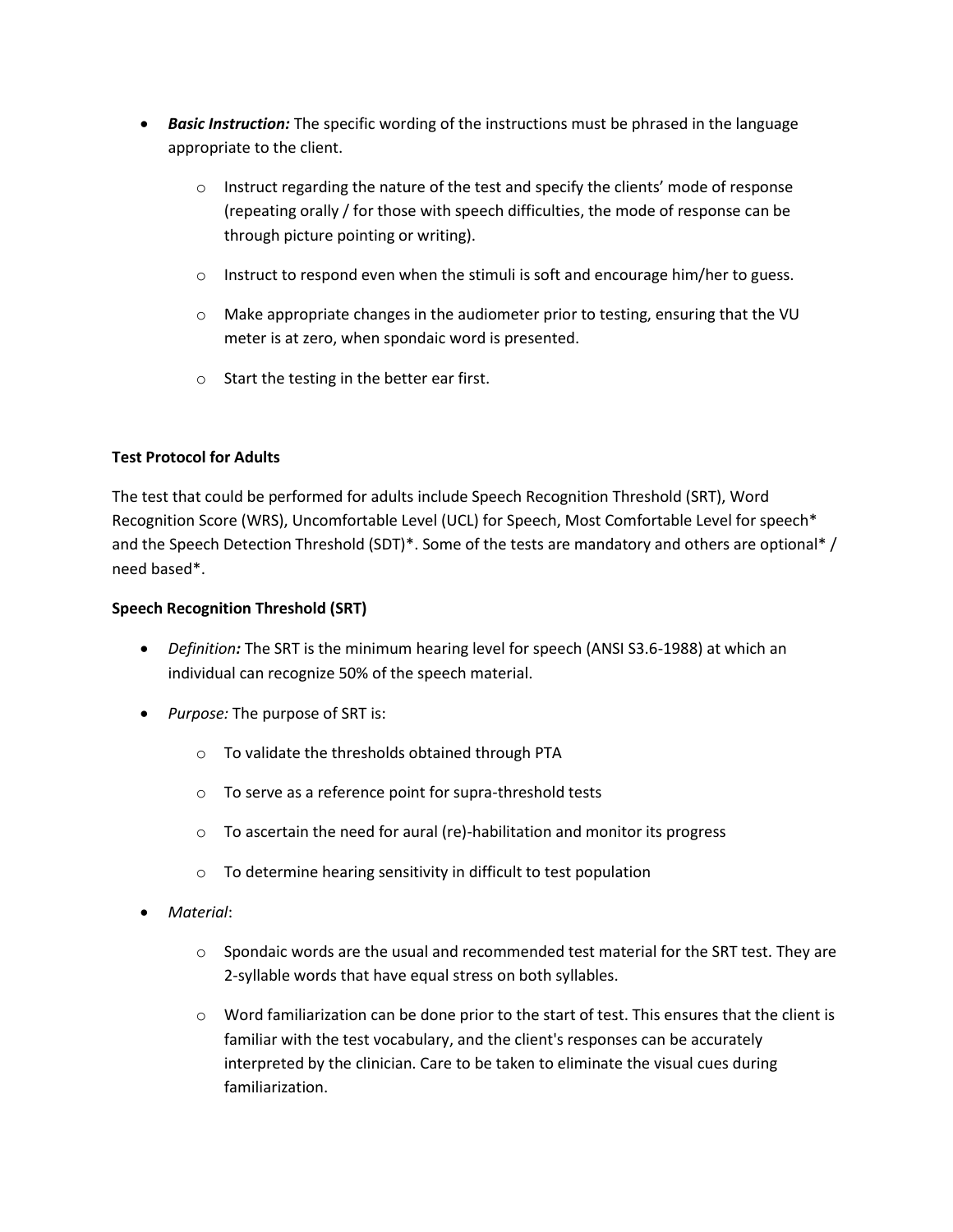- $\circ$  Based on the circumstances or individuals (age, language facility, physical condition), the standard word list can be modified; however, that the use of speech stimuli with less homogeneity than spondaic words may compromise the reliability of this measure.
- o The test material used should be noted in reporting of the results.
- *Response Format / Mode:* The usual response mode for obtaining the SRT is repetition of the stimulus item. For many patients it is not possible to obtain verbal responses, necessitating the use of alternative response modes such as writing down the responses or closed set of choices such as picture pointing, signing, or visual scanning etc. If picture pointing mode is to be used, then the clinician should be cautious in choosing the number of response items (e.g., between 6 and 12 words usually is appropriate).
- *Procedure:* There are different methods to obtain SRT ascending or descending method. Generally, descending method (ASHA, 1988) is preferred and is described below.
	- o Obtain pure tone average (PTA).
	- o Starting level for SRT: 30-40dB above anticipated SRT or 20 dBSL (with reference to PTA).
	- $\circ$  Present one spondee at a time at this level. Decrease in 10 dB decrements, whenever the client response is correct. The 10 dB decrement continues until one word is missed/ until the client responds incorrectly.
	- $\circ$  Now present a second spondaic word at the same level that the client responded incorrectly.
	- $\circ$  If the second word is correctly identified by the client, the level is attenuated by 10 dB and two spondees are presented. This process is continued until two spondees are incorrectly identified at one level. This is the preliminary phase and the actual test phase begins, which can be performed in 5 dB step (Martin & Sides, 1985).
	- $\circ$  If you get response for at least one spondee, reduce the intensity by 5 dB and present 03 spondees at that level.
	- $\circ$  Continue the same procedure, until "no response" for all the 03 spondees obtained.
	- $\circ$  Increase by 5 dB and continue it by presenting 03 spondees at each level till you get 2/3 spondees (>50%). That level can be considered as SRT.
- *Interpretation*
	- o The SRT shall be recorded in dB HL. The results should be recorded for each ear on the same form that contains the client's results for pure tone audiometry. Additional space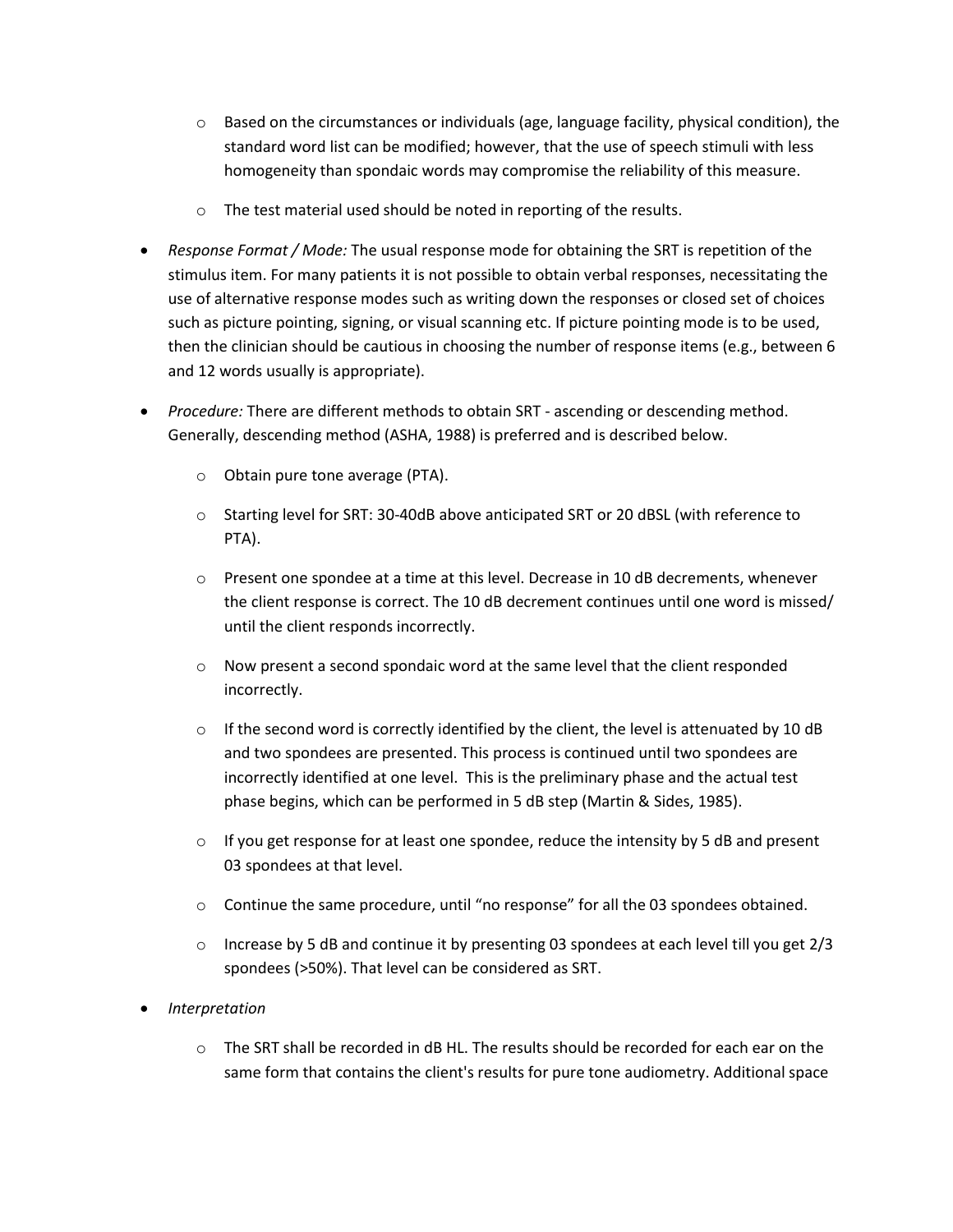should be available to report other pertinent information that describes the test situation, such as alternative materials or response modes

- $\circ$  TheSRT & PTA correlation are usually within  $6 12$ dB.
- $\circ$  If there is disagreement, it could indicate one of the possibilities: misunderstanding of the instructions, functional hearing loss (non-organic), instrumentation malfunction, pathology along CANS including VIII nerve, cognitive and language difficulties etc. For e.g. the SRT can be poorer than PTA in elderly and auditory processing disorders; whereas the SRT can be better than PTA in cases of malingerers/functional hearing loss.
- *SRT Masking*:
	- $\circ$  Masking should be applied to the non-test ear, when the obtained SRT in one ear exceeds the apparent SRT or a pure tone BC threshold at 500, 1000, 2000 or 4000 Hz in the contralateral ear by 40 dB or more.
	- o The masker used should have a wide band spectrum (white, pink or speech noise) to effectively mask the speech stimuli.
	- $\circ$  The level of effective masking used should be sufficient to eliminate reception by the non-test ear without causing over masking and should be recorded on the same form as that used to record audiometric results.

#### **Word Recognition Scores (WRS)**

- *Definition:* The word recognition score is the percentage of words correctly identified, when presented at a constant suprathreshold level.
- *Purpose:* To assess the individual's auditory system's capability to identify the speech stimuli.
- *Materials*: Monosyllabic words that are presented in an open set format. These monosyllabic should be *Phonetically balance PB* words (sets of words that contain speech sounds with the same frequency of occurrence as in everyday conversation).
- *Procedure:*
	- o Instruct the client to repeat each test word.
	- $\circ$  Adjust attenuator to desired presentation level, i.e. at MCL ( $\sim$ SRT + 40dB).
	- $\circ$  Present 20 monosyllabic words to each ear. When a 20 words list is used, give 5% for each correct response.
	- o Repeat the procedure for the other ear
- *Interpretation:*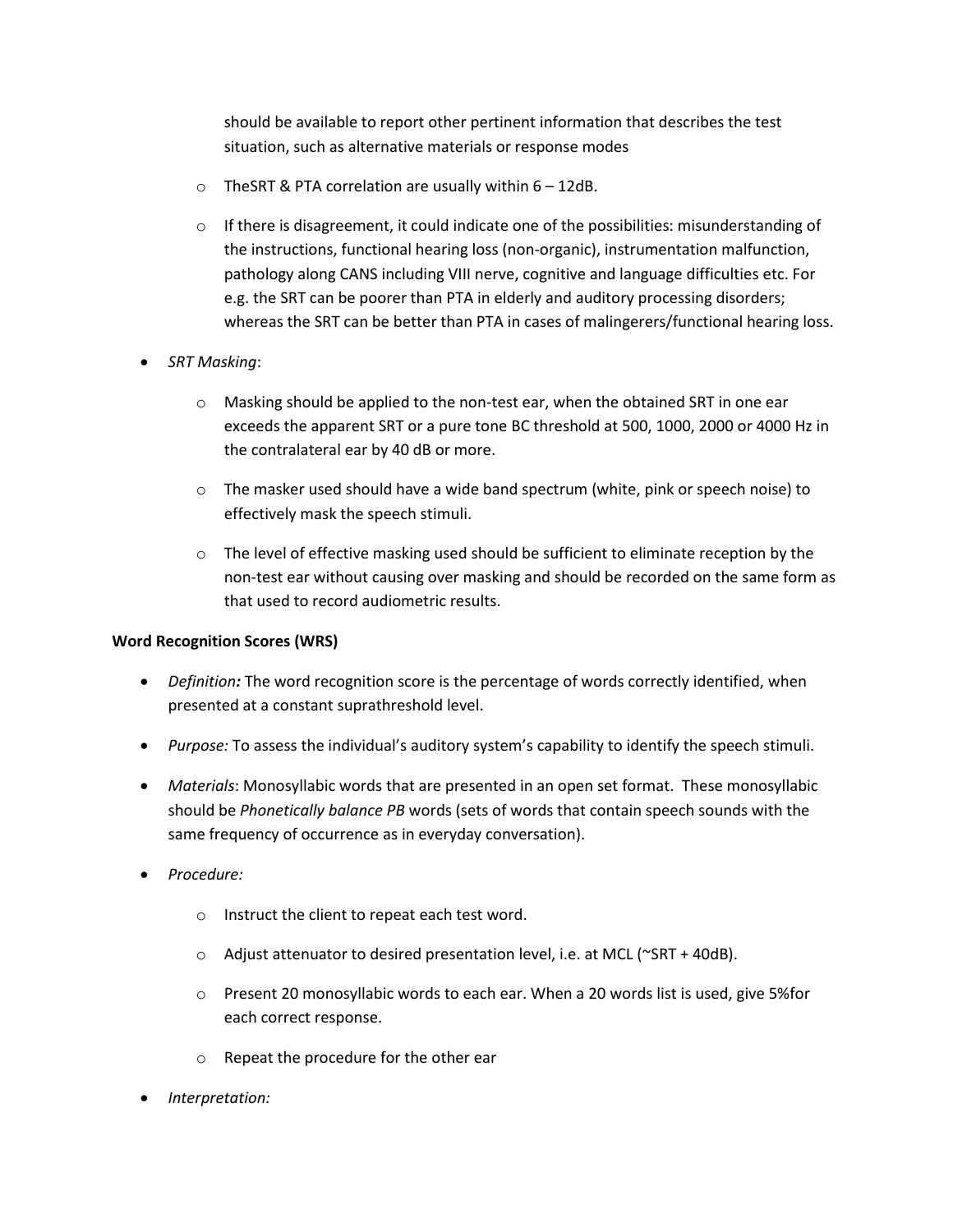- $\circ$  Record the percent correct score at the presentation level. As stated, when a 20 words list is used, 5% for each correct response is given.
- o Normal: 90 to 100%; Conductive hearing loss: 80-or 60 to 100%; Cochlear pathology: >60%; Retro-cochlear pathology: < 70% (however, the scores vary depending on the etiology and degree of loss.

#### **Speech Detection Threshold** (SDT)

- *Definition:* The SDT is the minimum hearing level for speech at which an individual can just discern the presence of a speech material 50% of the time.
- *Purpose:* To assess the awareness of the presence of sound and to confirm the client's thresholds. This test is to be performed only when we can`t perform SRT, for individuals who are not able to repeat words such as non-cooperative patient, testing in their second / foreign language and the stroke victims etc.
- *Material:* The type of speech material is not as critical because it reflects detection and not recognition. Some common materials are speech babble, running speech, or familiar words. Running speech and sentences are more preferable. Nevertheless, specification of the type of material helps to ensure test-retest reliability and may be useful information for future hearing evaluations.
- *Procedure:* 
	- $\circ$  Determination of the SDT involves a detection task that is similar to the one used in pure tone threshold audiometry.
	- o Stimulus familiarization is unnecessary.
	- o No specific steps (ascending ascending "10 dB up & 5 dB down or descending method "10 dB down & 5 dB up").
	- o The test can be conducted through head phone or speakers.
	- o *Response mode:* A number of response modes can be used to convey signal detection even without repeating it correctly by verbal, hand signal, or push the buttons. Usually, these response modes are nonverbal.
- *Interpretation:* 
	- $\circ$  The SDT shall be recorded in dB HL. The results should be recorded for each ear on the same form that contains the client's results for pure tone audiometry.
	- $\circ$  TheSDT will be 10-12 less than SRT. Generally, the recognition or understanding of the speech stimuli does not occur until about 7-9 dB above the level of detection.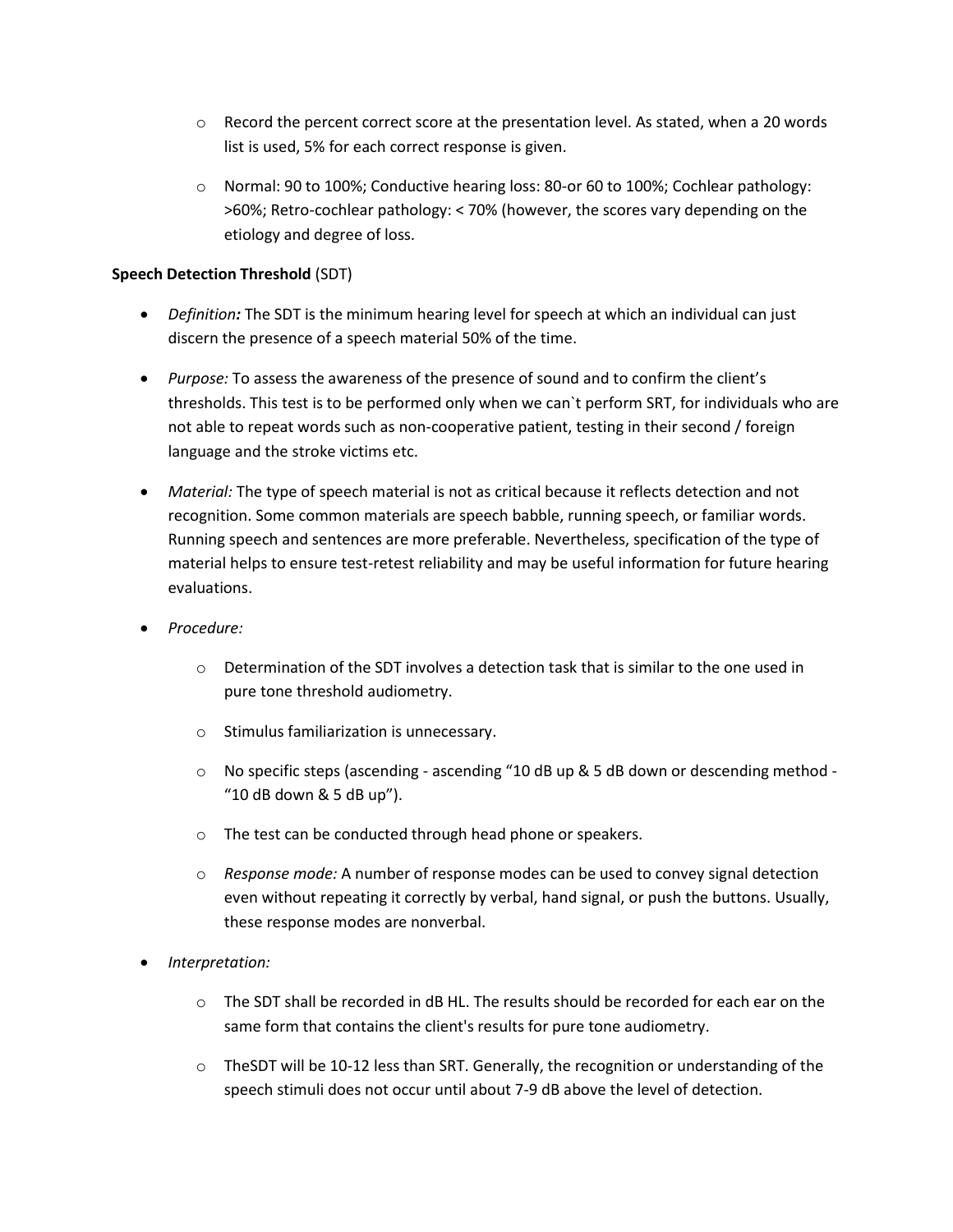#### **Most Comfortable Level (MCL)**

- Definition: It is the hearing level at which the patient experiences speech material to be most comfortable and he/she prefers to listen to speech material.
- *Purpose:* To determine the limit of amplification suitable for the candidate for the HA fitting. It is about 40-50/55 dB above SRT for normal hearing.
- *Stimulus Used***:** cold running speech- sentences or 3 spondees.
- *Instruction***:** You are going to hear words/sentences at decent loudness levels. When you hear these words/sentences clearly and comfortably, then you indicate to us.
- *Procedure:*
	- o Running speech is presented at 10 dB above SRT.
	- $\circ$  A 10 dB increment is provided till the patient hears the words/sentences at comfortable level.
	- $\circ$  Several trials are usually completed because MCL is typically a range, not a specific level or a single value.
- *Interpretation:*
	- $\circ$  People sometimes want sounds a little louder or a little softer, so the range is a more appropriate term for this than MCL.
	- $\circ$  The value/ range and the material used should be recorded on the audiogram.

#### **\*Uncomfortable Loudness Level (UCL)**

*Definition*: It is the hearing level at which the patient considers speech material to be uncomfortably loud

*Purpose*: To assess the individual's maximum tolerance threshold for speech stimuli. It also represents the maximum amplification that the patient can accept with H.A

#### **Procedures>> see the attached document (Speech Tests Procedures)**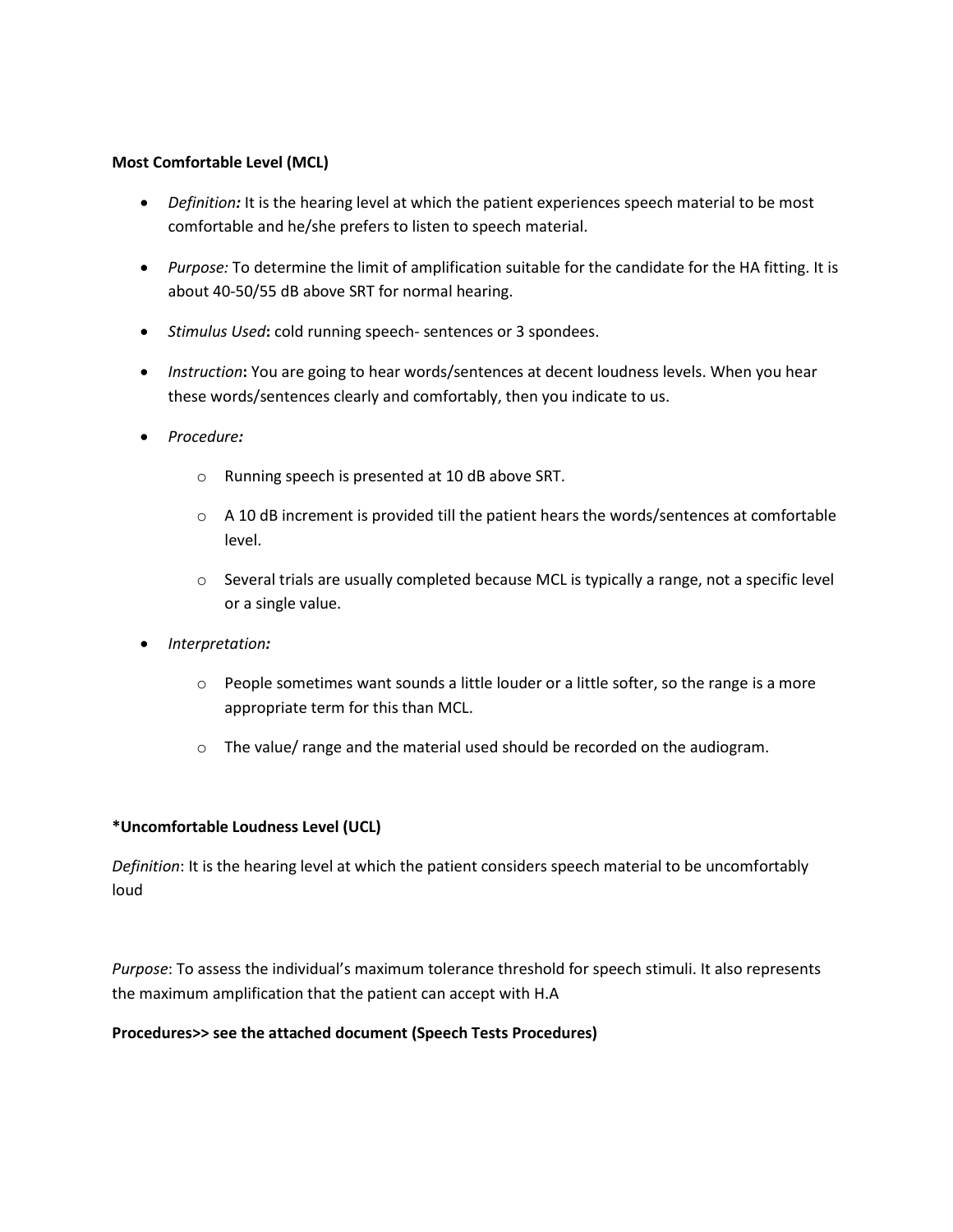#### **Dynamic Range (DR)**

*Definition*: The range in decibels between the patient`s SRT and UCL. It is the patient`s usable listening range

*Purpose*: This important point for HA fitting and will be problem in HA use.

#### *Estimation of DR:*DR=UCL-SRT

*Interpretation:* 

- For normal hearing person: 100 dB or more
- Similar Conductive hearing loss
- Can be much smaller in SNHL due to recruitment

#### **Hearing Assessment In Difficult To Test Population**

**Category 1:** Patients who cannot give verbal response but written response mode (e.g. Dysarthria, Apraxia)

#### **Measures:**

- SRT (bracketing method)
- WRS- in quiet (Full list)
- WRS in noise (WRTN)
- UCL (rating on a 3-point rating scale -"Uncomfortable", "Comfortable", "Very comfortable")

**Category 2:** Patients those who cannot give verbal or written response (e.g. Aphasia with hemiplegia)

#### **Measures:**

- SDT
- UCL
- $\bullet$  SRT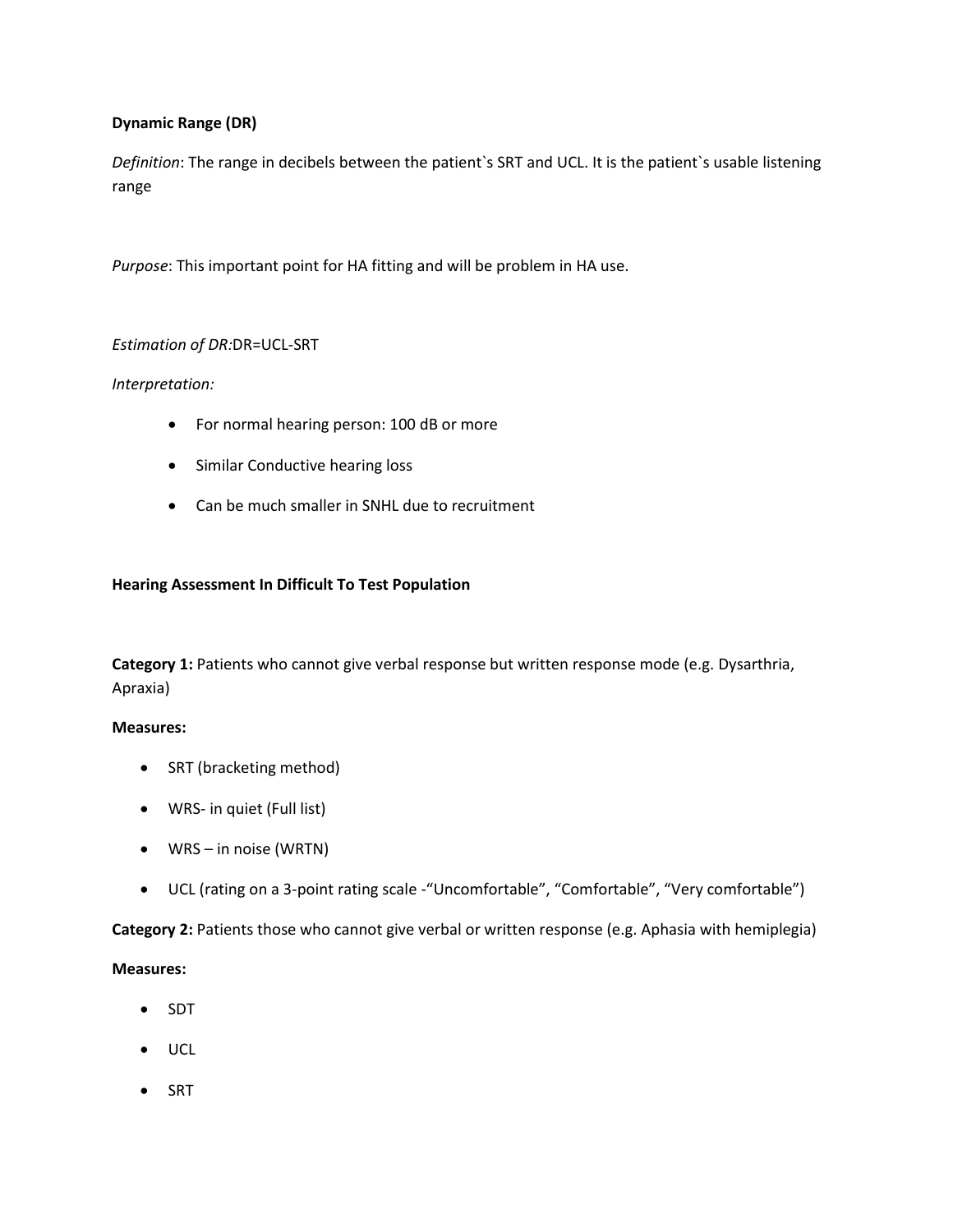- WRS in quiet and in noise
	- o Picture pointing- can be used for those with good motor control
	- $\circ$  For one stimulus 3 foils, percentage guessing
	- o Location of target/correct stimulus maybe rawed for each stimulus
	- o Stimulus: minimal pair/rhyming words

(the highlighted ones were written before, did not understand what it meant)

Mode of response and alternative materials used should be specified in the report

#### **Bibliography**

American National Standards Institute. (1970). *American national standard specifications for audiometers* (S.3-1969 [B1973]). New York: Author.

ANSI (1999). "Maximum Permissible Ambient Noise Levels for Audiometric Test Rooms," American National Standards Institute, S3.1-1999, New York, NY.

American Speech-Language-Hearing Association. (1988). *Determining Threshold Level for Speech*  [Guidelines]. Available fro[m www.asha.org/policy.](http://www.asha.org/policy) doi: 10.1044/policy.GL1988-00008

Jahner, J. A., Schlauch, R. A., & Doyle, T. (**1994**). A comparison of American Speech-Language Hearing Association Guidelines for Obtaining Speech-Recognition Thresholds. *Ear &Hearing, 15*(4), 324-329.

Martin, F. N., & Sides, D. G. (1985). Survey of current audiometric practices. *Asha*, *27*(2), 29–36.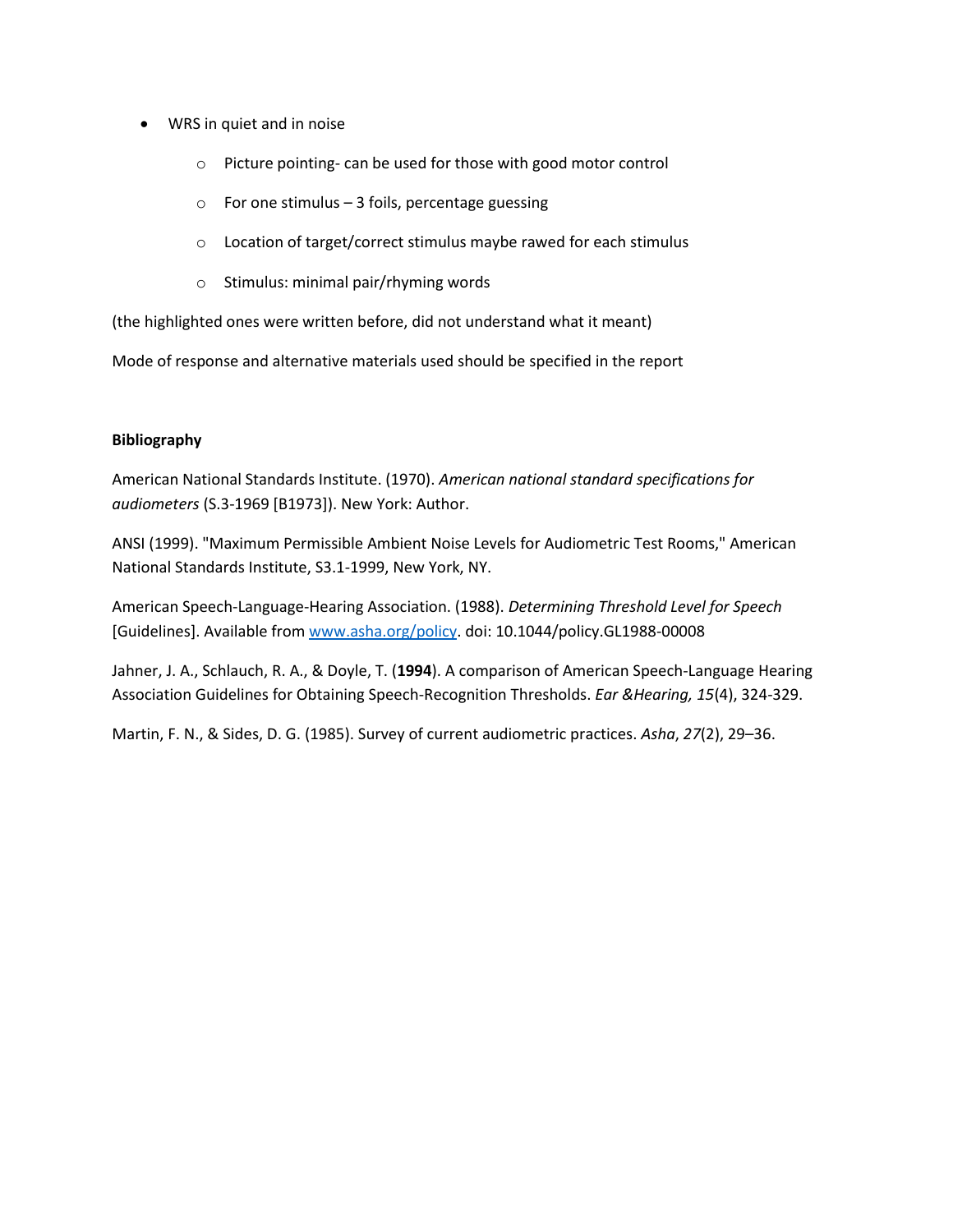# **Hearing Screening – General**

## **Purpose of hearing screening:**

The purpose of hearing screening is limited to check for the presence or absence of hearing loss.

## **Who can carry out hearing screening procedure?**

Practise of hearing screening should be limited to:

- A. An RCI certified Audiologist.
- B. Any other RCI recognized personnel in hearing assessment.

## **Test Environment:-**

A reverberation free quite room without sound reflections and with an ambient noise level less than 45-50 dB SPL. Ambient noise level can be measured with a sound level meter

## **Levels of hearing screening:**

## **1. Level 1: Screening: Questions / Screening checklist**

- a. Do you have difficulty in hearing: Yes/No
- b. Does your work / learning / life events / communication get affected

# **2. Level 2 Screening: Audiometry**

## **Frequencies tested**

- a. All frequencies(250 Hz, 500Hz, 1000 Hz,2000 Hz,4000 Hz and 8000 Hz)
- b. Testing Intensity level: 40 dBHL 40dB criteria chosen as per the WHO definition of hearing loss for adults in the better ear (WHO, 2015, www.who.int/mediacentre/factsheets/fs300/en)
- c. Test population: Adult(above 18 years of age. Though we recommend the criteria for age above 14 years).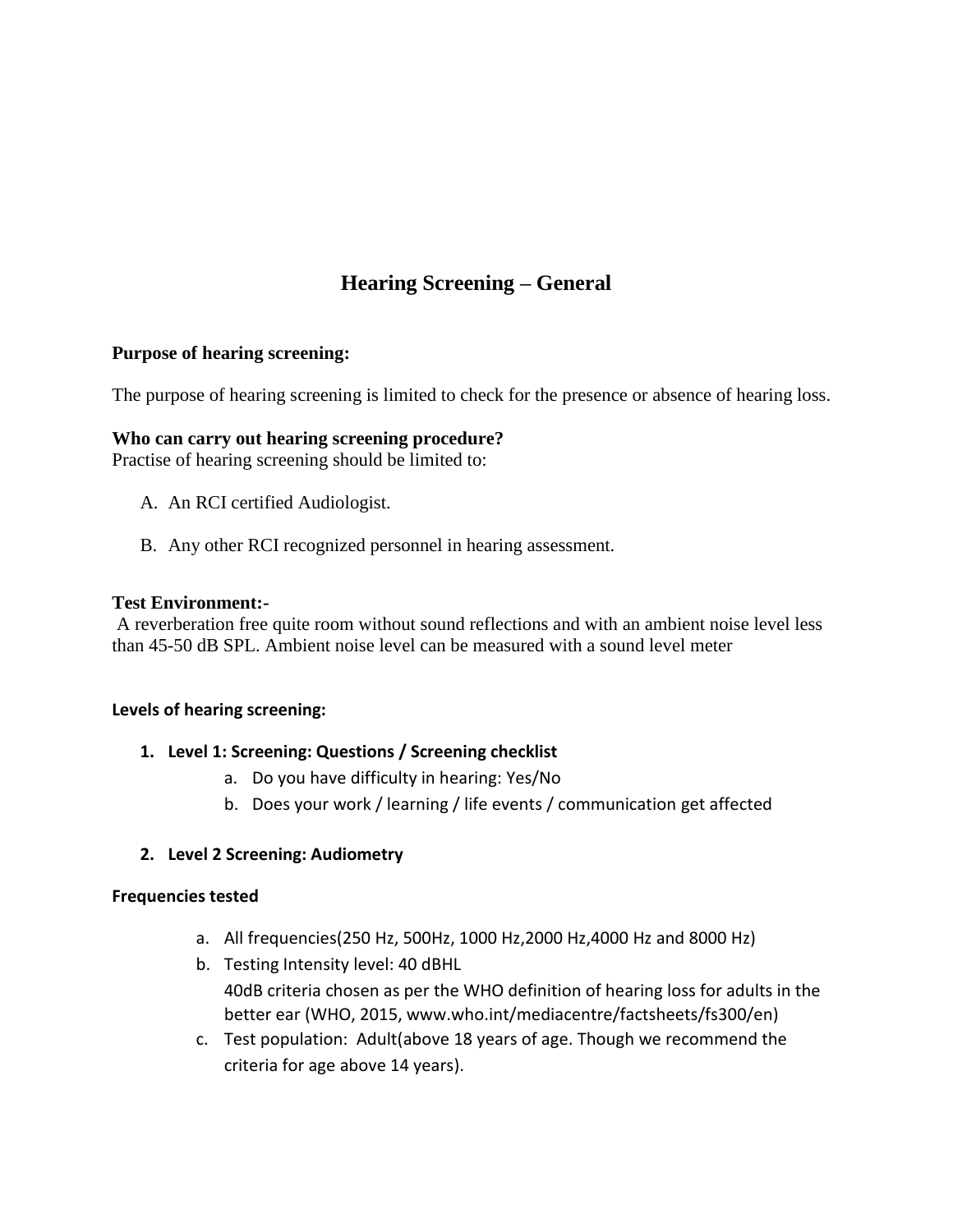## **Pass / Fail criteria**

A subject is considered Failed in the screening when he / she is unable to hear

- At 40 dB ( even unilaterally)
- A minimum of two consecutive frequencies in the same ears /same frequencies in both ears / even in one frequency
- Failure in answering any one of the questions

## **Reporting format Draft**

Date:

## **Hearing screening report**

This is to inform that in the hearing screening conducted on Mr/Ms.  $\qquad \qquad$ , has passed / failed and has been advised to consult for diagnostic testing / report after 1 year for rescreening.

**Signature**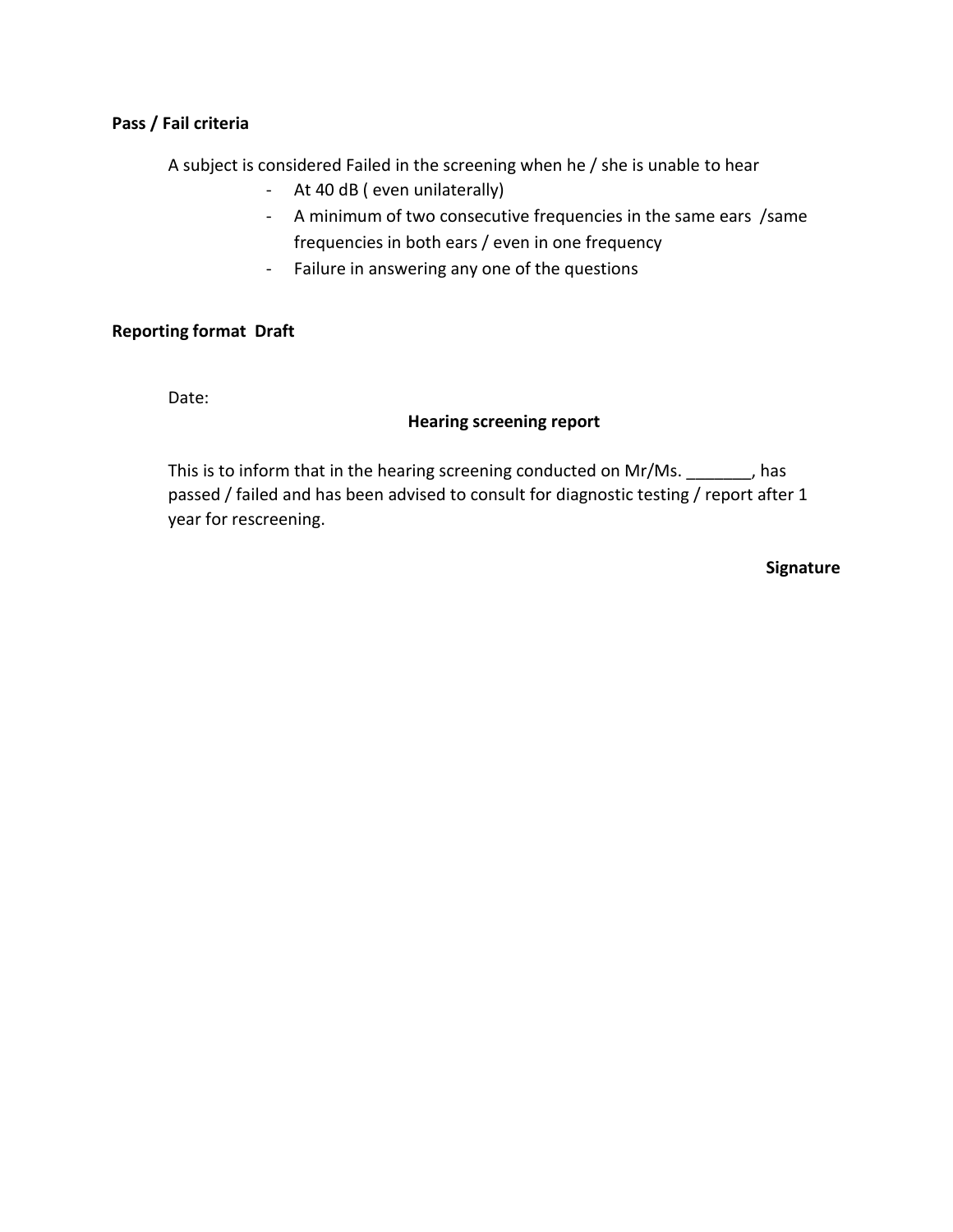# **Hearing Screening - Industrial screening**

#### **Frequencies to be tested**

Screening – PTA (500Hz, 1kHz, 2kHz, 3kHz,4kHz, 6kHz) at 20 dBHL

Equipment to be used – Diagnostic Audiometer + High frequency Audiometry,

Frequency of testing: 6 months / 1 year

#### **Pass/Failed criteria:**

Fail if there is no response in the consecutive 2 frequencies in any ear.

Testing should be carried out 15 hrs prior to the noise exposure

# **Who can carry out hearing screening procedure?**

RCI certificated audiologist

#### **Test Environment**

Sound treated room/booth is must or biological calibration should be done prior to the testing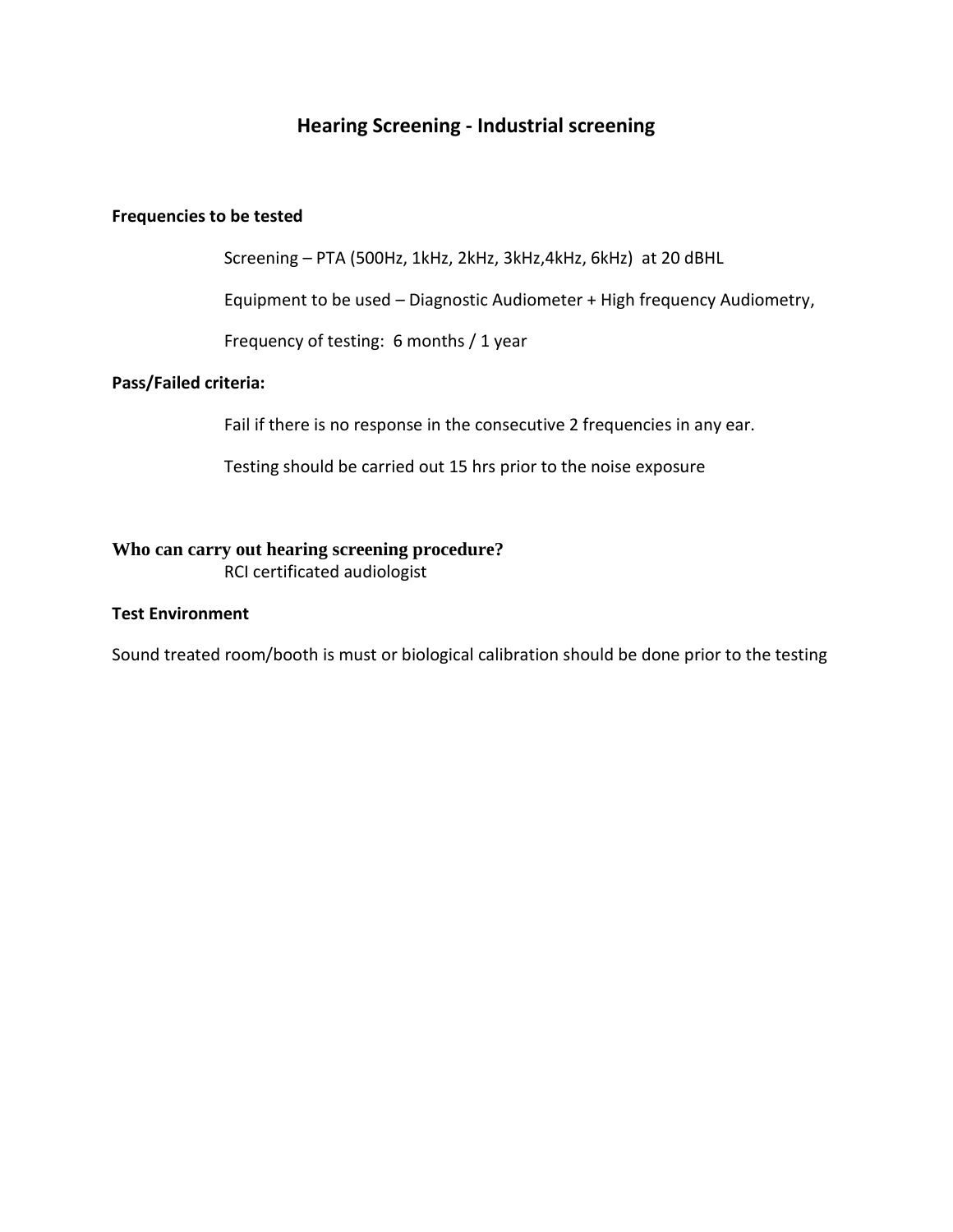# Special Tests

#### **Purpose of Guideline**

The purpose of this guideline is to recommend a simple procedure for special tests. However, certain individuals such as mentally disabled, uncooperative, or neurologically disabled individuals may require modification of the procedure.

#### **Purpose of special test**

Special tests are used to identify the site of lesion and also it helps in differential diagnosis .This further helps in appropriate management

#### **Set-up**

- Test environment: The test environment shall meet the criteria for background noise in audiometric rooms as specified by the ANSI criteria for Maximum Permissible Ambient Noise during Audiometric Test Rooms (ANSI S3.1-1999).
- **Test room:** All the testing shall be conducted in the double or single sound treated room satisfying ANSI standards.
- *Test equipment*: A duly calibrated clinical diagnostic audiometer satisfying ANSI S3.6- 1969[B1973] is to be used. The transducers used can be a TDH 39 or equivalent / Loudspeakers and also CD/DVD Player/PC/Laptop is required. To measure OAE calibrated instrument should be used.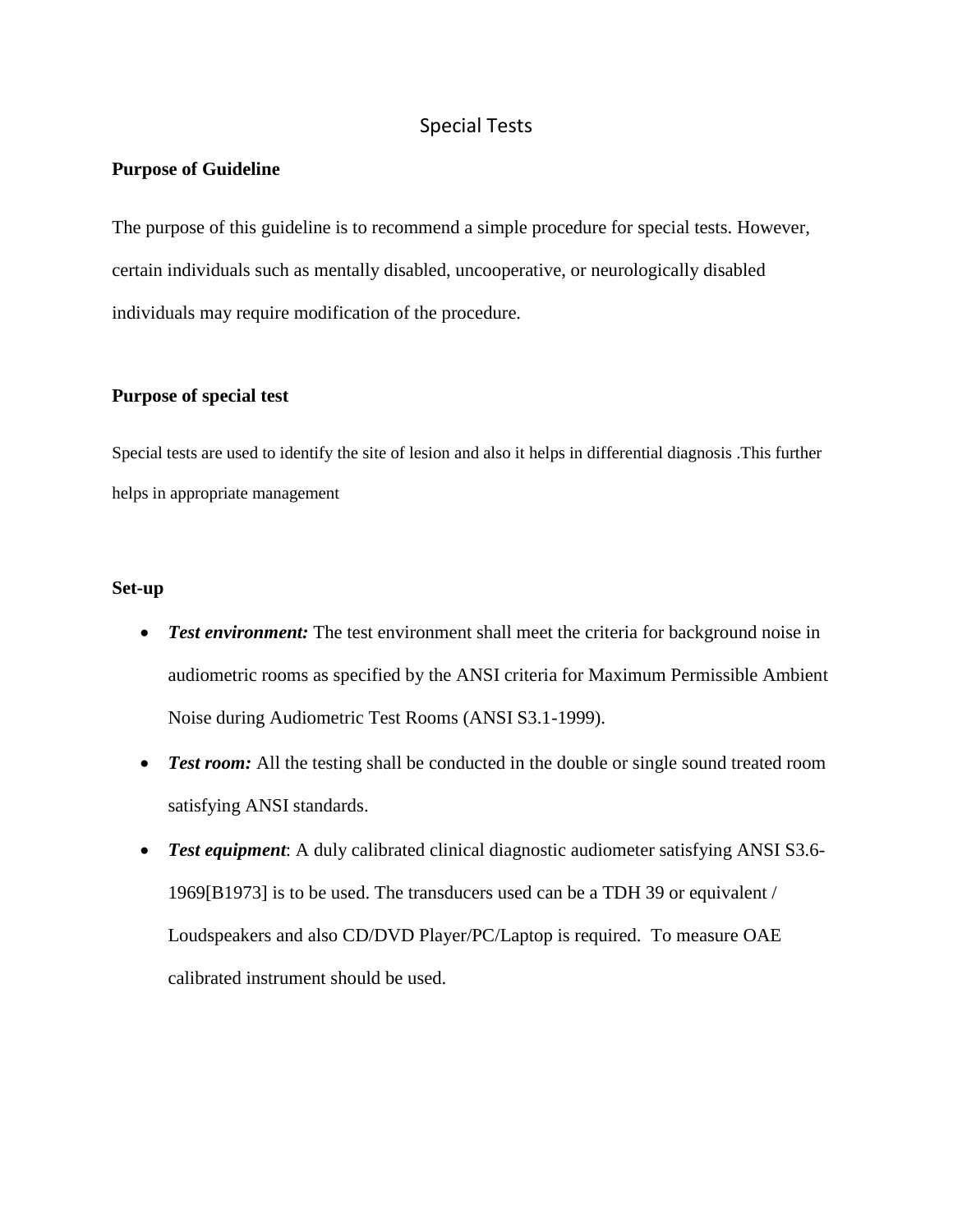#### **TESTS FOR COCHLEAR PATHOLOGY**

### **SISI: Short Increment Sensitivity Index**

#### **Procedure:**

- The subject is presented with continuous pure tone at 20 dBSL with 1 dB increment presented every 5 seconds.
- The subject has to be instructed to respond to the increments when detected. To familiarize the subject to the test trials can be given with increment of 5 dB is presented.
- Catch trials can be included to make sure the subject doesn't give false responses (with 5 dB increment or no increment)
- The SISI score in percentage can be calculated by multiplying the number of 1 dB increments correctly detected by 5.
- The tests is usually done at frequencies 1 kHz, 2kHz and 4 kHz

## **Interpretation:**

- Scores between  $0 70\%$  are negative for cochlear pathology
- Scores above 75% are positive for cochlear pathology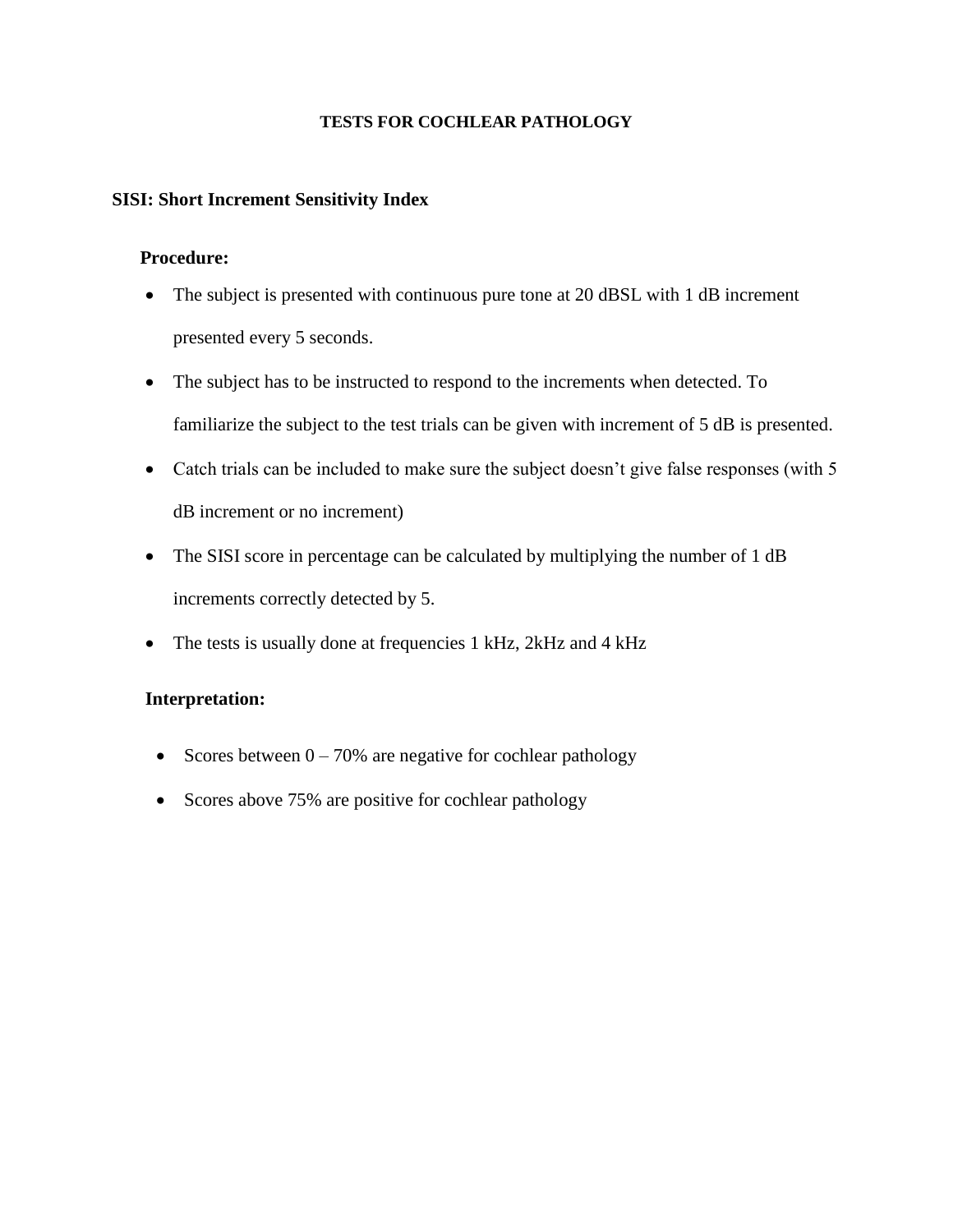#### **OTO ACOUSTIC EMISSIONS**

## **TEOAE**

## **Procedure:**

- Insert a probe with a soft flexible tip in the ear canal to obtain a seal.
- The stimulus used to obtain TEOAE is clicks of 80 to 85-dB SPL stimuli are used

clinically with frequency ranging from 500 Hz -4 kHz

- TEOAEs are generally recorded in the time domain over approximately 20 milliseconds Multiple responses are averaged.
- All OAEs are analyzed relative to the noise floor; therefore, reduction of physiologic and acoustic ambient noise is critical for good recordings.
- To consider TEOAE to be present the criteria is  $SNR \ge 6$  dB with reproducibility  $\ge 80\%$

## **Interpretation**:

Presence of a TEOAE in a particular frequency band suggests that cochlear sensitivity in that

region. Absence of TEOAE suggests cochlear pathology (Outer hair cell dysfunction)

## **DPOAE**

- Insert a probe with a soft flexible tip in the ear canal to obtain a seal.
- Stimuli consist of 2 pure tones at 2 frequencies (ie, f1, f2  $[f2>f1]$ ) and 2 intensity levels (ie, L1, L2).
- The frequency range should be from  $500$  Hz  $12$  kHz with intensity  $65/55$  dB SPL
- Artifact-free averaging should be conducted for 20 seconds to allow the noise at each frequency to reach sufficiently low levels.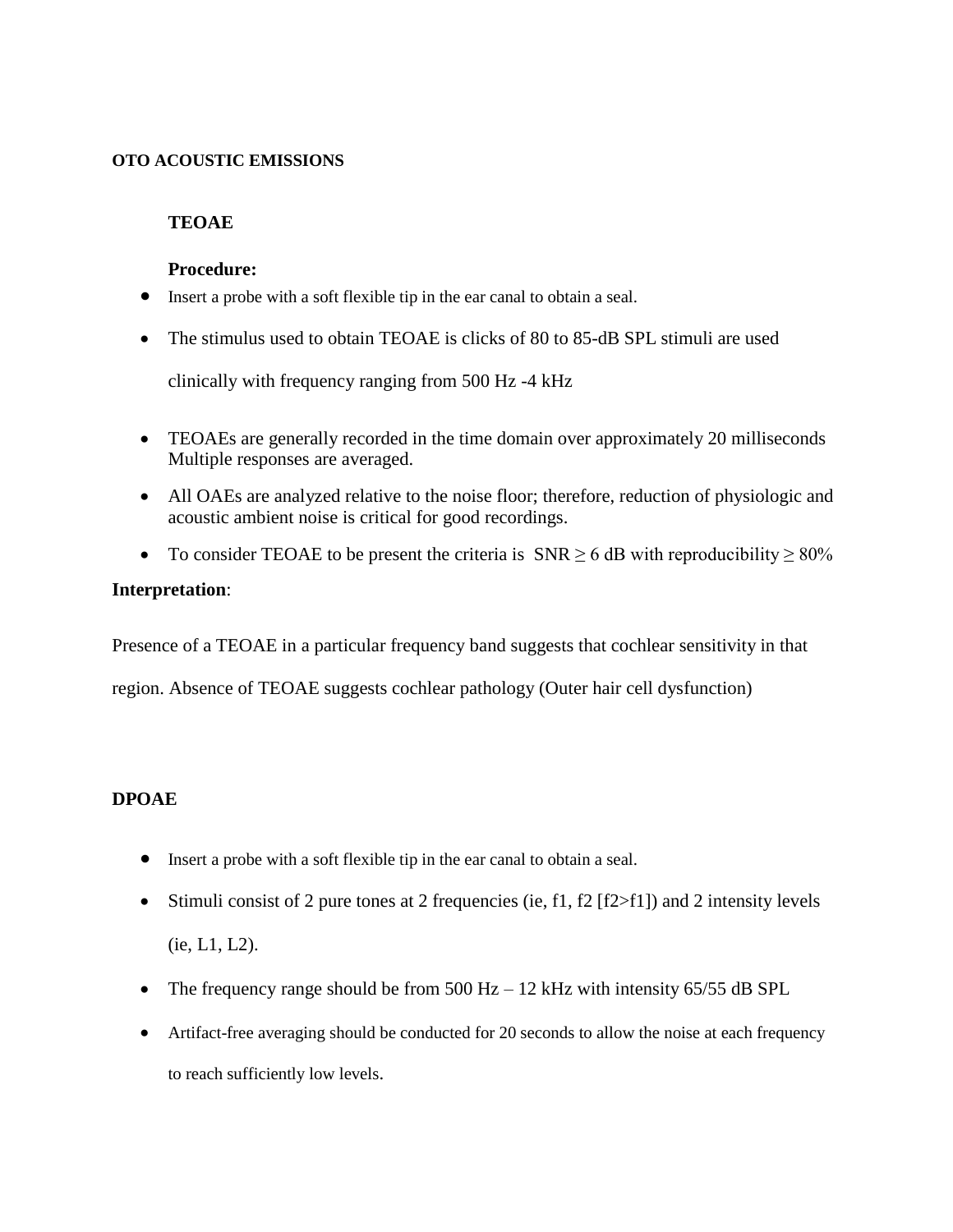• To consider DPOAE to be present the criteria is  $SNR \ge 6$  dB

## **Interpretation**:

Presence of a DPOAE in a particular frequency band suggests that cochlear sensitivity in that region. Absence of DPOAE suggests cochlear pathology (Outer hair cell dysfunction)

## **SCAP - A : Screening checklist for auditory processing – Adults**

- The checklist consists of twelve questions that tap auditory separation/closure, memory and attention.
- Two checklists, one to be answered by the individual themself and the other to be answered by a family member
- A 2-point rating scale ('present' and 'absent') is used to obtain responses for both checklists adults who obtain more than the 50% score (a score  $\geq$ 6) are considered at risk for auditory processing deficits

. Screening Checklist for Auditory Processing in Adults (SCAP-A) - Modified 2-point rating scale<sup>a</sup> (Report by Self) Date: Name: Age: Gender: Male/Female Please tick  $(\sqrt{})$  the most appropriate option **Score** Questions  $N<sub>0</sub>$ 

| . | ------------                                                                                          | Present | Absent |
|---|-------------------------------------------------------------------------------------------------------|---------|--------|
|   | Do you require frequent repetitions while listening to someone who does not<br>have a speech problem? |         |        |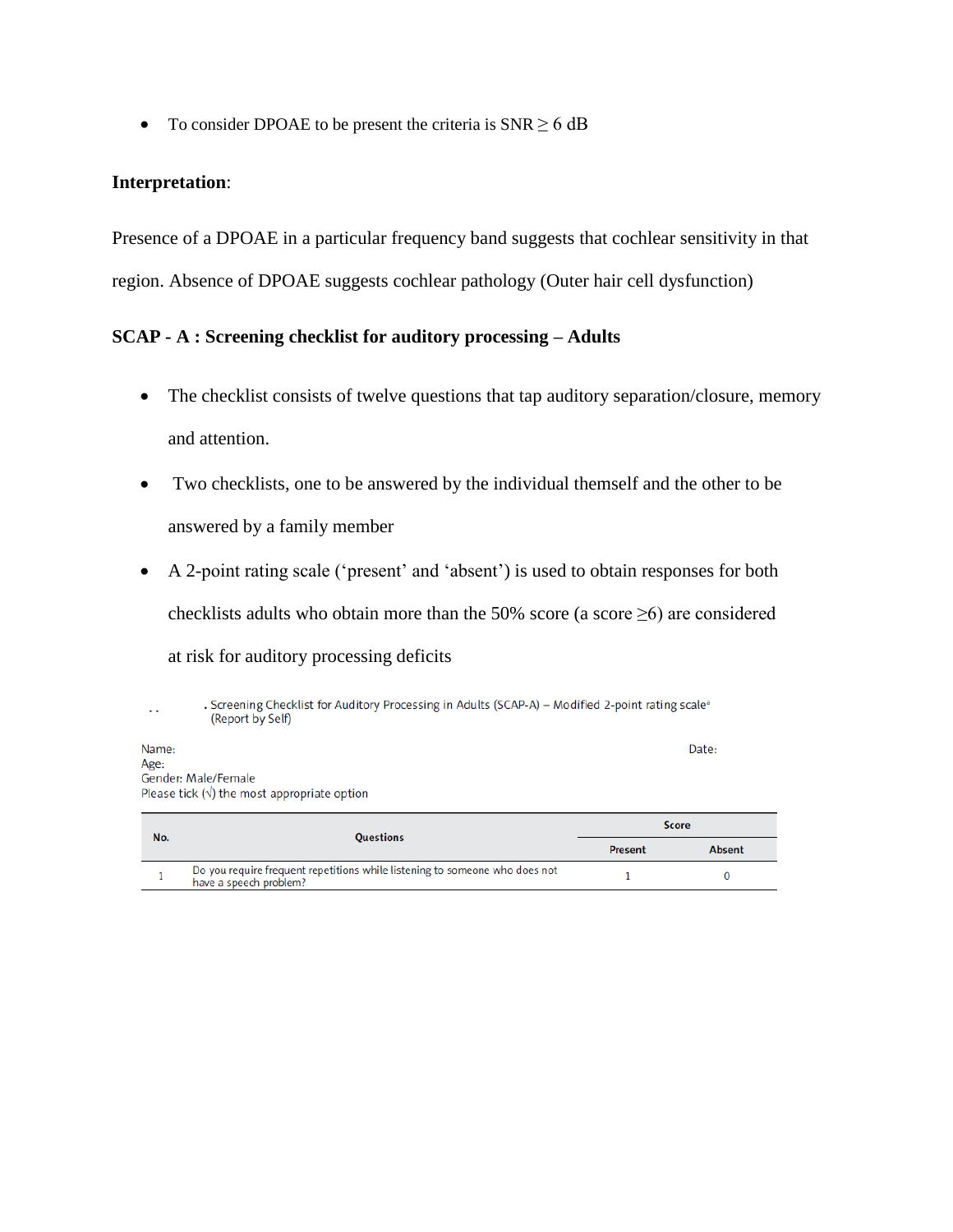| 2  | Can you pay attention to someone speaking continuously for more than 10 minutes?<br>E.g. Listening to a conversation.                                      |   |   |
|----|------------------------------------------------------------------------------------------------------------------------------------------------------------|---|---|
| 3  | Do you find it difficult to attend to speech in the presence of background noise?<br>E.g. Television at normal volume/fan at high speed.                   |   | o |
| 4  | Do you have trouble recalling what was said in the correct order?<br>E.g. 5 different (non-routine) things in the order you have done them                 |   |   |
| 5  | Do you forget what was told to you within a short span of time (within a minute)?<br>E.g. To buy a particular item from a shop                             |   | o |
| 6  | Do you have difficulty in understanding speech in the presence of background<br>noise (when the television/fan at full speed)?                             |   |   |
| 7  | Can you recall the names of 5 of your school/ college friends, who you have not<br>met after you left school/college?                                      | O |   |
| 8  | Have you been told that you take longer than others to respond when your<br>friends or family talk to you?                                                 |   |   |
| 9  | Do you have difficulty in responding to two people talking at the same time?<br>E.g. In a group, when two people answer/ask a question at the same time.   |   | o |
| 10 | Do you feel it is difficult to understand someone's speech when you cannot see<br>his or her face?<br>E.g. When the person's face is turned away from you. |   | o |
| 11 | Do you have difficulty in remembering numbers, especially telephone/vehicle/<br>door numbers, bus numbers, account numbers?                                |   | O |
| 12 | Do others report that you do not attend to them when they suddenly start<br>talking to you?                                                                |   | o |
|    | Thank you for the careful completion of this questionnaire                                                                                                 |   |   |

Screening Checklist for Auditory Processing in Adults (SCAP-A) - Modified 2-point rating scale<sup>a</sup> (Report by Family)

Name: Age:<br>Family member of:<br>Relationship: Date: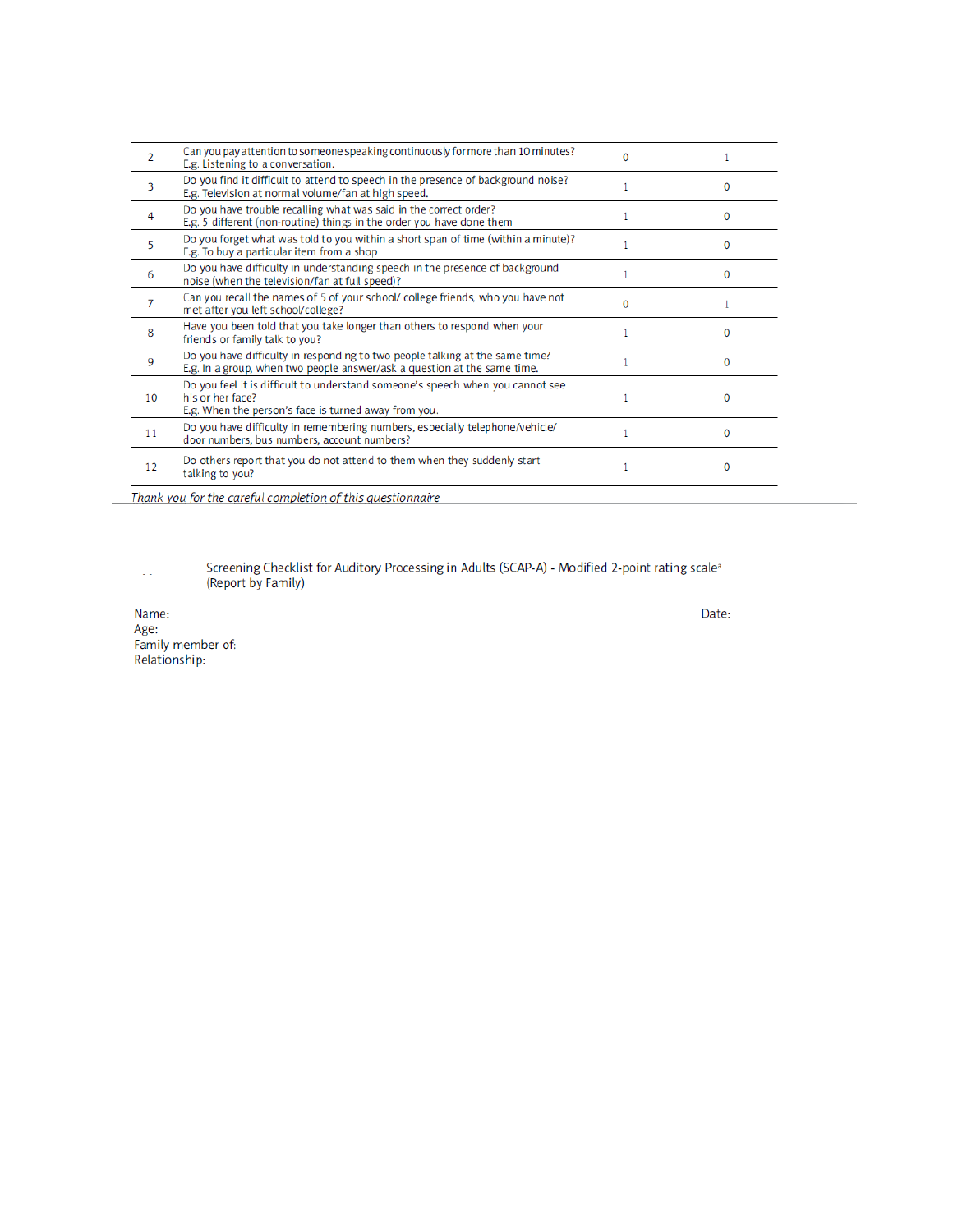| No.            | <b>Ouestions</b>                                                                                                                             | <b>Score</b> |          |
|----------------|----------------------------------------------------------------------------------------------------------------------------------------------|--------------|----------|
|                |                                                                                                                                              | Present      | Absent   |
| $\mathbf{1}$   | Does she/he require frequent repetitions while listening to you or someone who<br>speaks clearly?                                            | 1            | $\Omega$ |
| $\overline{2}$ | Can she/he attend to someone speaking continuously for more than 10 minutes?                                                                 | 0            | 1        |
| 3              | Does she/he find it difficult to attend to speech in the presence of background<br>noise?                                                    | 1            | 0        |
| 4              | Does she/he have trouble recalling what was said in the correct order?<br>E.g. 5 different (non-routine) things in the correct order         | 1            | O        |
| 5              | Does she/he forget what was told very quickly within a short span of time<br>(within a minute)?<br>E.g. To buy a particular item from a shop | 1            | O        |
| 6              | Does she/he have difficulty in understanding in the presence of background<br>noise (when the television/fan at full speed)?                 | 1            | 0        |
| 7              | Can she/he recollect the names of 5 friends whom they have not met over 30<br>years?                                                         | $\Omega$     | 1        |
| 8              | Does she/he take much longer (almost double the time) to respond to what was<br>said compared to others in the family/friends?               | 1            | O        |
| 9              | Does she/he have difficulty in responding to two people talking almost at the<br>same time?                                                  | 1            | 0        |
| 10             | Does she/he have difficulty in understanding speech when the face of the<br>speaker cannot be seen?                                          | $\mathbf{1}$ | $\Omega$ |
| 11             | Does she/he have difficulty in recalling digits, especially telephone/vehicle/door<br>numbers, bus numbers, account numbers?                 | 1            | O        |
| 12             | Does she/he not attend to you or others when you or others suddenly start<br>talking to her/him?                                             | 1            | 0        |

Thank you for the careful completion of this questionnaire

## **Quick Speech In Noise (English) -**

### **Procedure:**

- Connect a CD player to the speech circuit of a standard audiometer.
- Present the test with earphones or in a sound field, with the attenuator dial setto 70 dB HL.
- For subjects with PTA hearing losses greater than 45 dB HL, setthe attenuator dial to a level that is "loud but OK."
- Instruct the patient to repeat the sentences spoken by the target (female) talker.
- A list of six sentences with five key words per sentence is presented in four-talker babble noise.
- The sentences are presented at pre-recorded signal-to-noise ratioswhich decrease in 5-dB steps from 25 (very easy) to 0 (extremely difficult).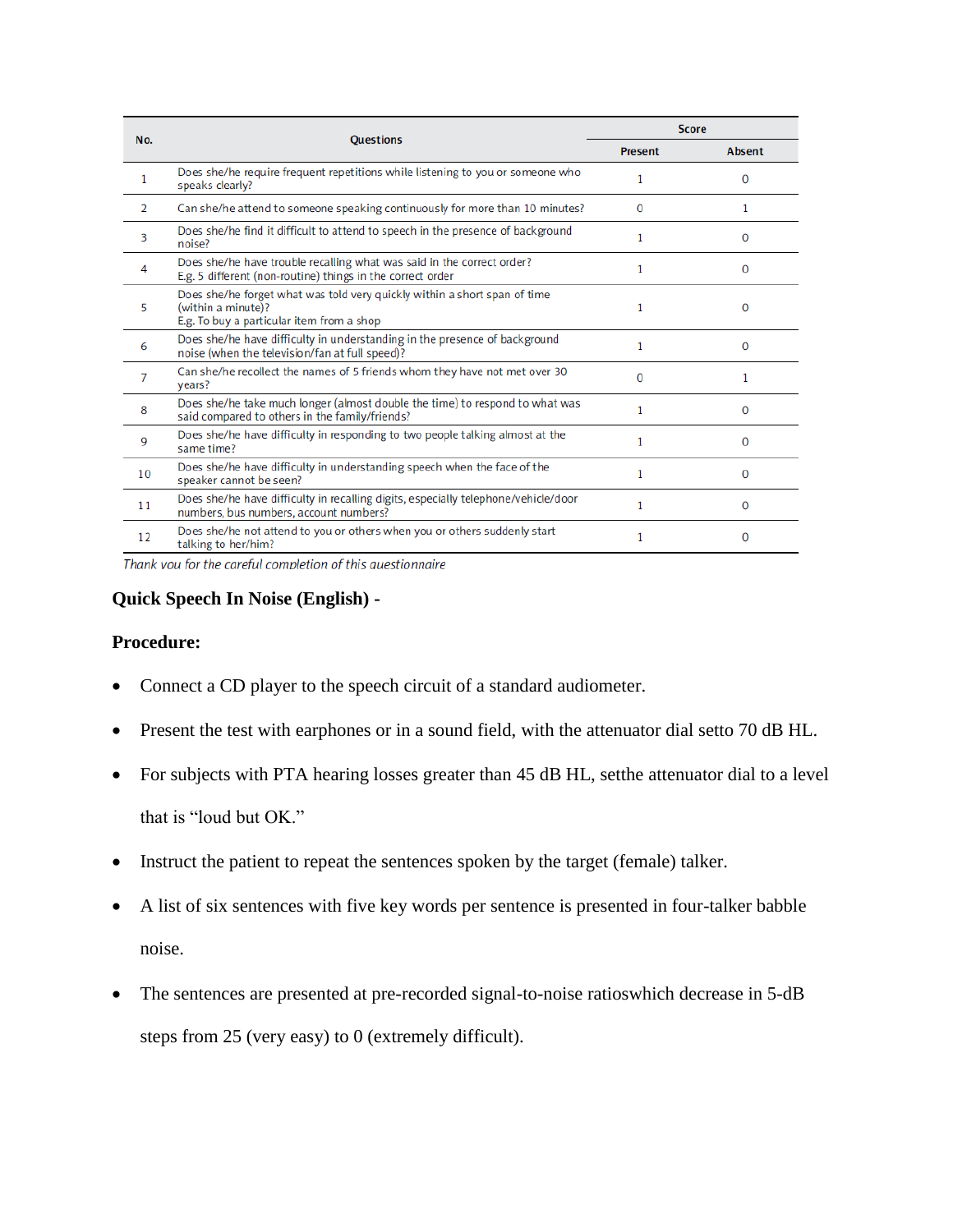• TheSNRs used are: 25, 20, 15, 10, 5 and 0, encompassing normal to severely impairedperformance in noise.

Scoring:

- In each list there are 6 sentences, and ineach sentence there will be 5 key words.
- Score the client on how many of these key words theclient correctly repeats back to you.
- Add the number of words repeated correctly, totalled across all 6 sentences.
- Subtract the total correct from 25.5 to obtain SNR loss

# **Interpretation:**

- The SNR loss is the difference in the patient's performance in noise compared to normalhearing persons' performance in noise.
- The SNR Loss is the score used to **quantify** the client's difficultiesand used to report the loss in **dB**
- This score can be used to categorise the client's degree of SNR Loss and the expected improvements with directional mics

| <b>SNR LOSS</b> | <b>DEGREE OF SNR LOSS</b> | <b>EXPECTED IMPROVEMENT WITH DIRECTIONAL MIC</b>      |
|-----------------|---------------------------|-------------------------------------------------------|
| $0-3$ dB        | Normal/near normal        | May hear better than normals hear in noise            |
| $3-7$ dB        | <b>Mild SNR loss</b>      | May hear almost as well as normals hear in noise      |
| $7-15$ dB       | <b>Moderate SNR loss</b>  | Directional microphones help. Consider array mic      |
| $>15$ dB        | <b>Severe SNR loss</b>    | Maximum SNR improvement is needed. Consider FM system |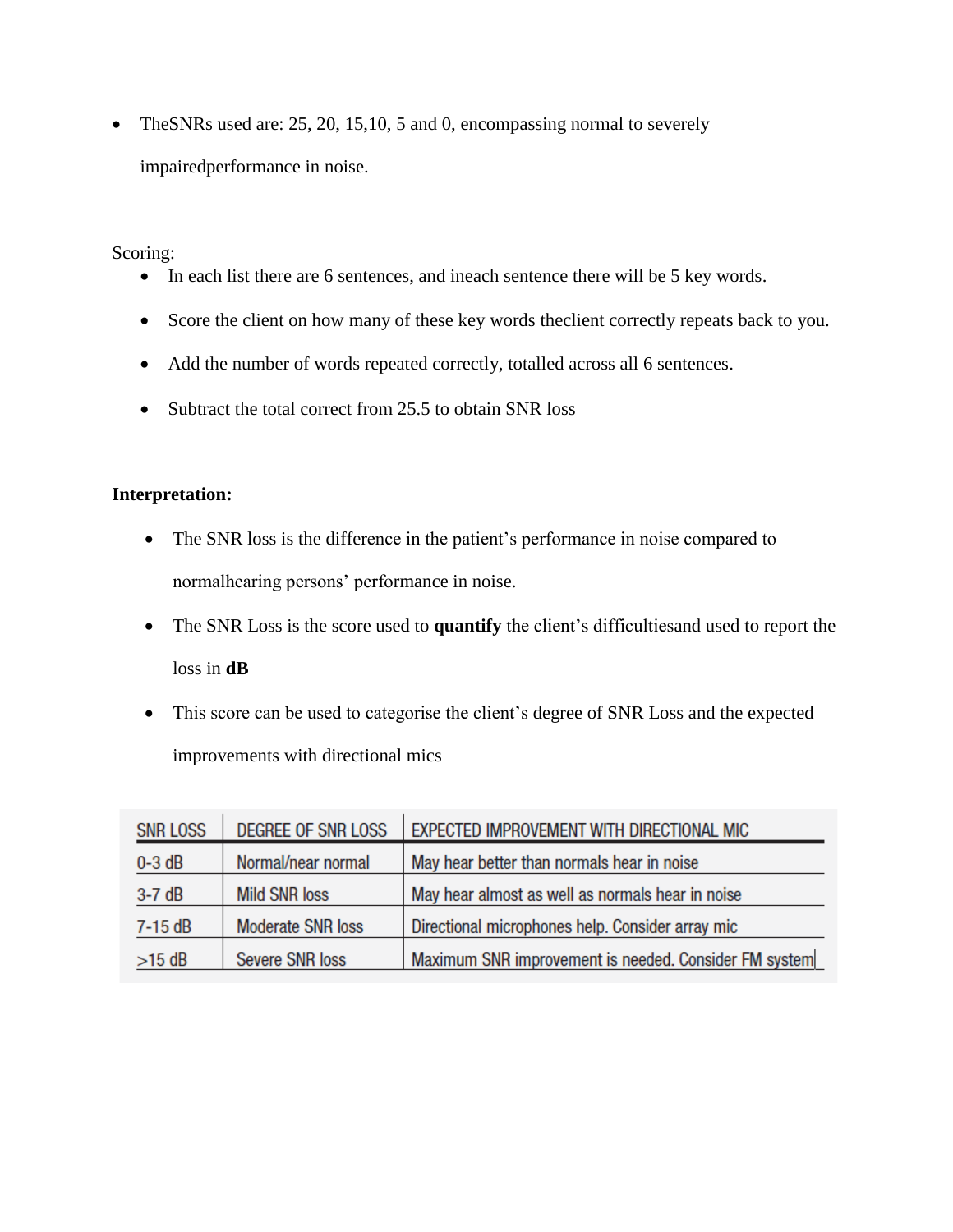# **Hearing Disability Certificate**

# **Guidelines for Issue of Hearing Disability Certificate (for Centers recognised by appropriate authority)**

Hearing disability certificate is issued as per the definition of hearing disability published in Persons with Disability Act. (PWD) 1995 which says that the hearing disabled person is one who has the hearing loss of 60 dB HL or more in the better ear for conversational range of frequencies.

For implementation of PWD Act 1995, Government of India published a Gazette in 2001. This Gazette has provided the guidelines for issue of Disability Certificate. These guidelines are as follows:

- 1. **Definition of Hearing**: A persons with hearing impairment having difficulty of various degrees in hearing sounds is an impaired person.
- 2. Categories of Hearing Impairment

| Information about the various types of impairment |                                     |                                     |                                                                   |                                            |
|---------------------------------------------------|-------------------------------------|-------------------------------------|-------------------------------------------------------------------|--------------------------------------------|
| <b>Category</b>                                   | <b>Type of</b><br><b>Impairment</b> | <b>dB</b> Level                     | <b>Word Recognition</b><br><b>Score(Speech</b><br>discrimination) | Percentage $(\% )$ of<br><b>Impairment</b> |
| $\mathbf I$                                       | Mild hearing<br>impairment          | $26 - 40$<br>dBHL in<br>better ear  | 80 to 100% % in better<br>ear                                     | Less than 40%                              |
| II a)                                             | Moderate hearing<br>impairment      | 41 to $60$ dB<br>in better ear      | 50 to 80% in better ear                                           | 40% to 50%                                 |
| II <sub>b</sub>                                   | Severe hearing<br>impairment        | 61 to 70 dB<br>in better            | 40 to 50 % in better ear                                          | 71 % to 100%                               |
| Ш                                                 | a)Profound<br>hearing<br>Impairment | 71 to 90 dB                         | Less than 40% in better<br>ear                                    | 100%                                       |
|                                                   | c) Total deafness                   | 91 dB and<br>above in<br>better ear | Very poor discrimination                                          |                                            |

# **Tests to be used for certification**

- PTA (diagnostic) + BERA (threshold tracking)
- Speech audiometry (SRT, WRS)
- Auditory neuropathy WRS and also ABR, OAE, CM